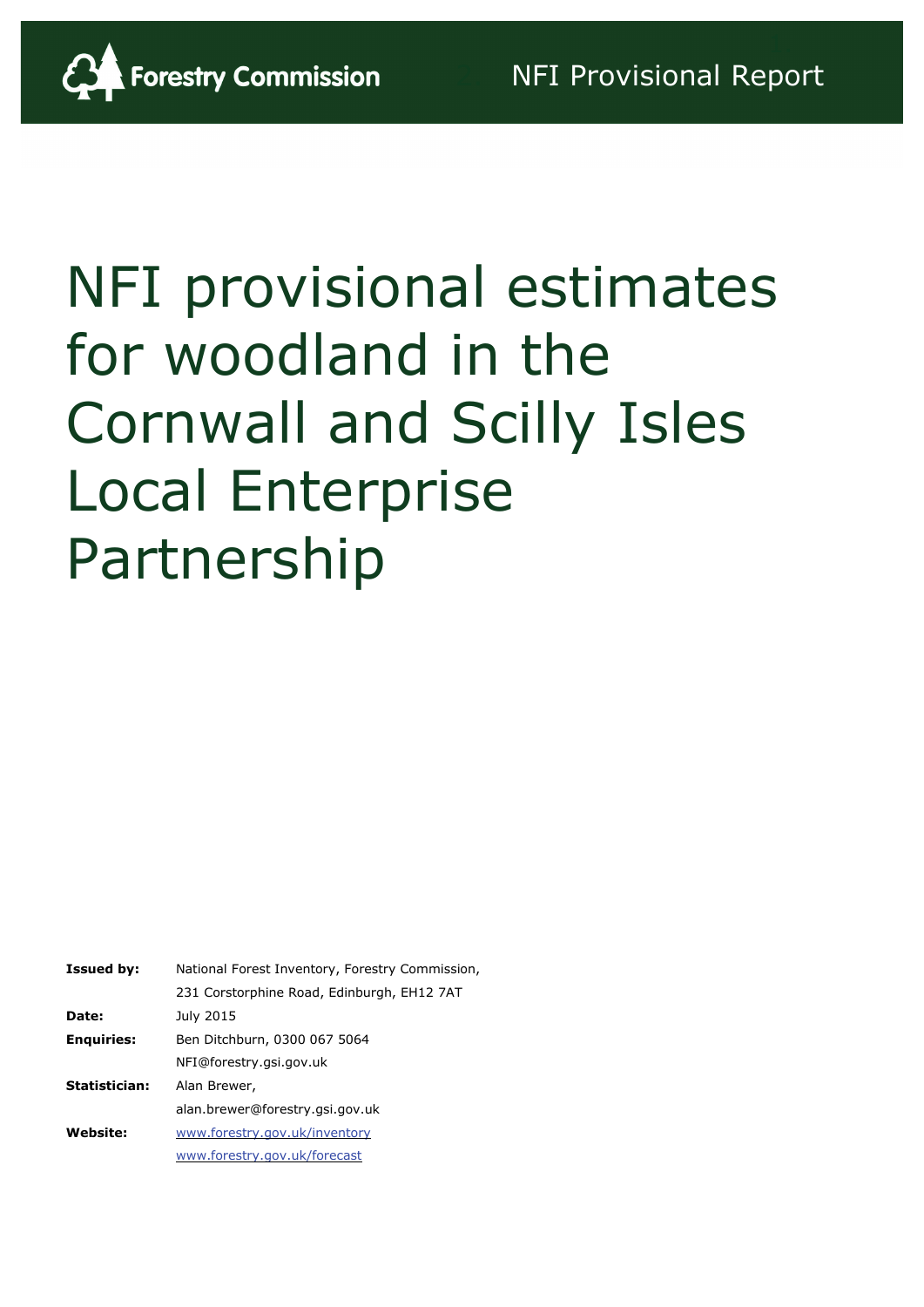## Summary

This report provides a detailed picture of the stocked area in woodland, the standing volume of timber and the associated live biomass and carbon stocks for woodland in the Cornwall and Scilly Isles Local Enterprise Partnership. These estimates are a subset of those published as part of the 2012 growing stock information presented in the National Forest Inventory (NFI) *50-year forecast of softwood timber availability* (2014) and *50 year forecast of hardwood timber availability* (2014). NFI reports are published at [www.forestry.gov.uk/inventory.](http://www.forestry.gov.uk/inventory)

In addition, the report provides forecasts of timber availability, standing volume and increment for softwoods and hardwoods arising from the stocked area and standing volume. Forecasts are based on the 'headline' harvesting scenario described in the 50 year forecasts NFI reports. An alternative forecast is provided using a harvesting scenario which brings all Private sector broadleaved woodland into production.

MOUTH **ISLES OF SCILLY ISLES** OF **SCILLY** .<br>⊪Crown copyright and database right [2015]. All rights<br>reserved. Ordnance Survey Licence number [100021242]

The estimates provided in this report are provisional in nature.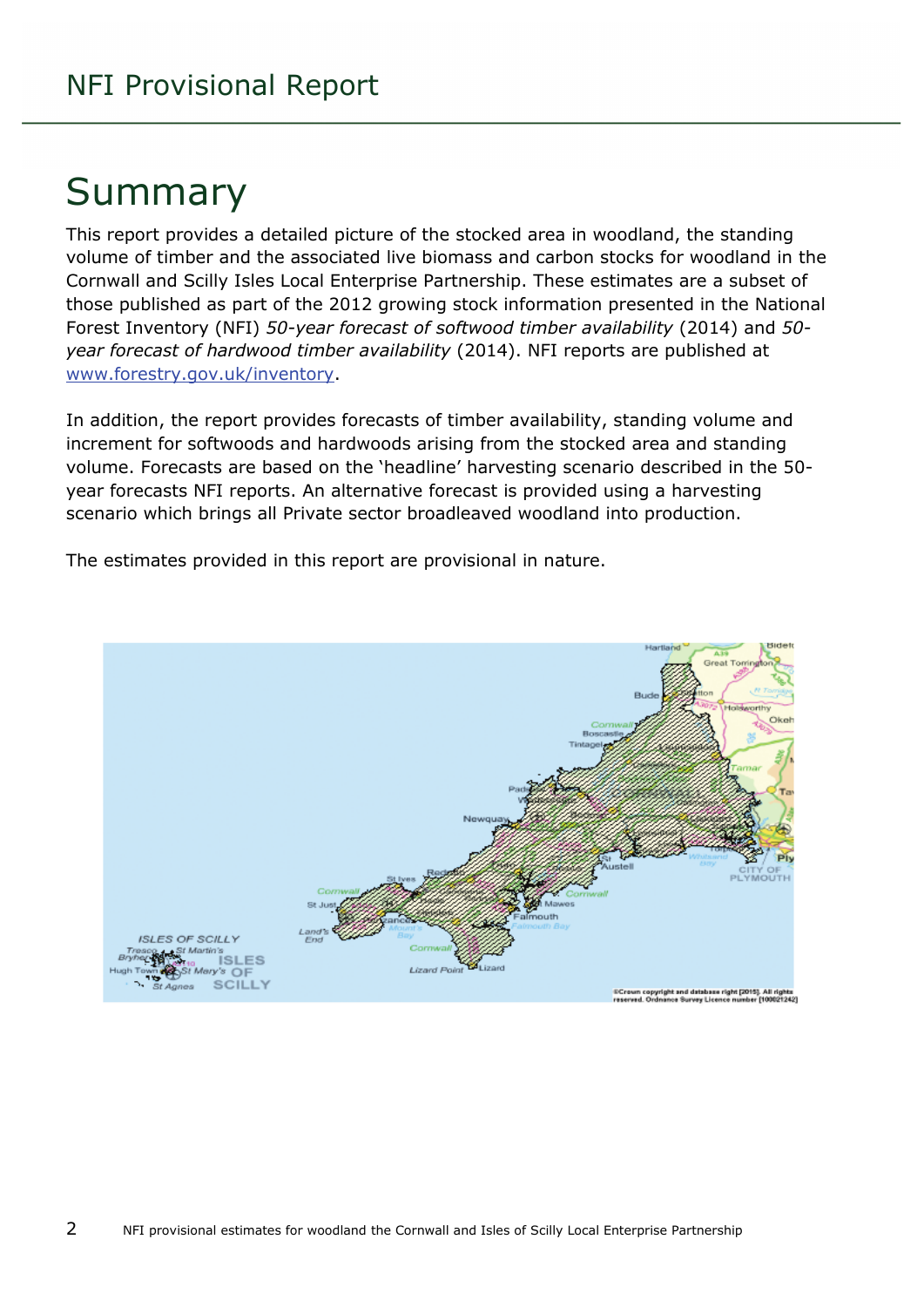## **Contents**

| 50-year forecast of timber availability under the 'headline' harvesting scenario 16 |    |
|-------------------------------------------------------------------------------------|----|
| 50-year forecast of timber availability under the 'unrestricted' scenario           | 24 |
| Comparison of hardwood production between harvesting scenarios                      | 32 |
|                                                                                     |    |
|                                                                                     |    |

## Figures

| <b>Figure 1</b> Principal tree species composition by stocked area at 31 March 20127       |  |
|--------------------------------------------------------------------------------------------|--|
| Figure 2 Principal tree species composition by standing volume at 31 March 2012 10         |  |
|                                                                                            |  |
| Figure 4 Overview of 50-year forecast of average annual softwood availability21            |  |
| <b>Figure 5</b> Overview of 50-year forecast of average annual hardwood availability 21    |  |
| Figure 6 50-year forecast of average annual softwood availability  22                      |  |
|                                                                                            |  |
| <b>Figure 8</b> 50-year forecast of softwood standing volume, increment and availability23 |  |
| Figure 9 50-year forecast of hardwood standing volume, increment and availability 23       |  |
| Figure 10 Overview of 50-year forecast of average annual softwood availability -           |  |
|                                                                                            |  |
| Figure 11 Overview of 50-year forecast of average annual hardwood availability -           |  |
|                                                                                            |  |
| Figure 12 50-year forecast of average annual softwood availability- unrestricted           |  |
|                                                                                            |  |
| Figure 13 50-year forecast of average annual hardwood availability - unrestricted          |  |
|                                                                                            |  |
| Figure 14 50-year summary of softwood standing volume, increment and availability -        |  |
|                                                                                            |  |
| Figure 15 50-year summary of hardwood standing volume, increment and availability -        |  |
|                                                                                            |  |
| Figure 16 50-year forecast comparison of average annual hardwood timber availability       |  |
|                                                                                            |  |
| Figure 17 Species composition of the difference in hardwood availability under the         |  |
| alternative harvesting scenarios in the first three forecast periods33                     |  |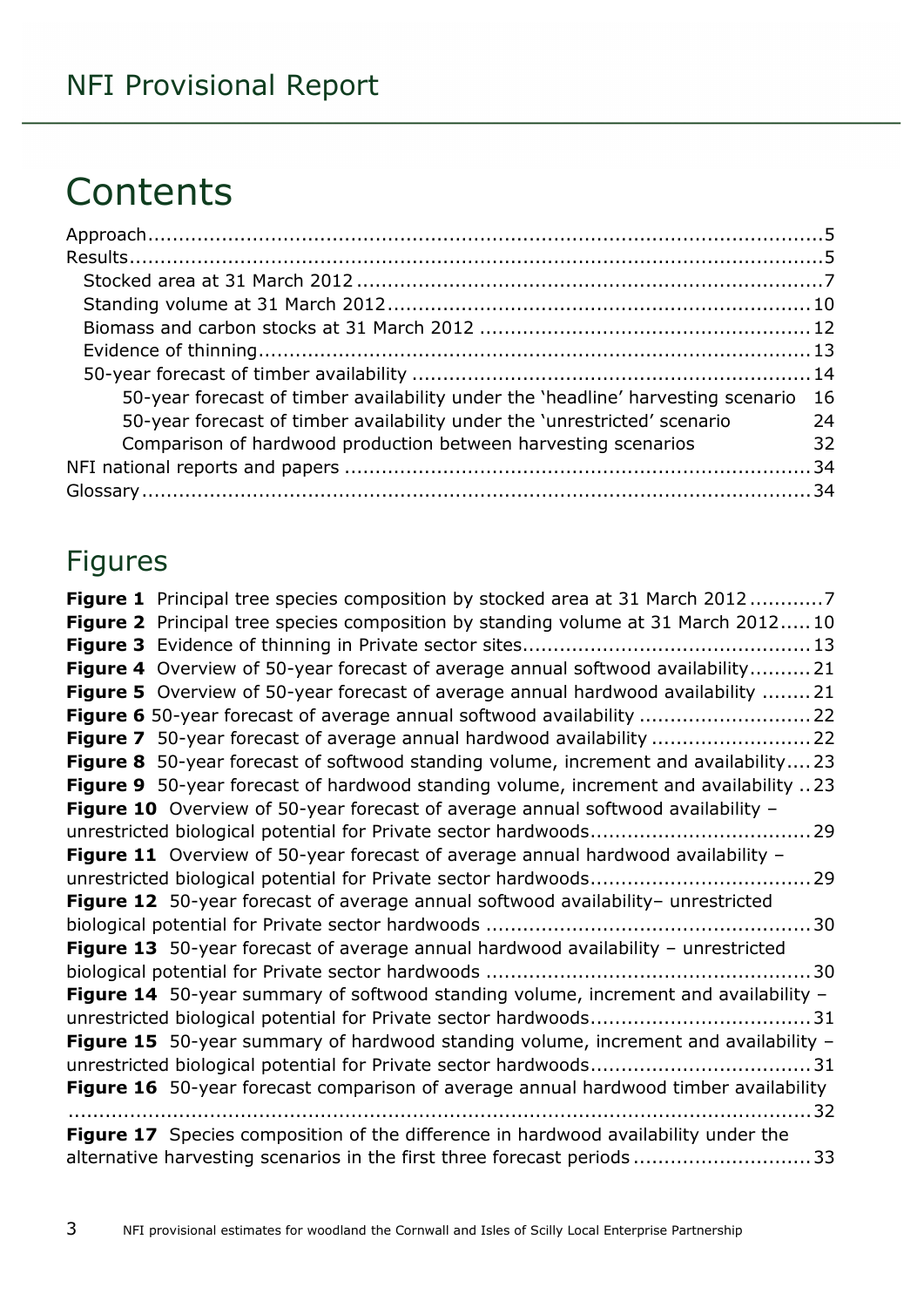## Tables

| Table 3 Stocked area by mean stand DBH class at 31 March 20128                                 |
|------------------------------------------------------------------------------------------------|
|                                                                                                |
| Table 5 Standing volume by principal tree species at 31 March 2012 10                          |
|                                                                                                |
| Table 7 Standing volume by mean stand DBH class at 31 March 201211                             |
| Table 8 Standing biomass by principal tree species at 31 March 2012  12                        |
| Table 9 Total carbon stocks in principal tree species at 31 March 2012 12                      |
| Table 10 50-year forecast of timber availability by time period and principal species . 16     |
| Table 11 50-year forecast of standing volume; average annual volumes within periods            |
|                                                                                                |
| Table 12 50-year forecast of net increment; average annual volumes within periods .20          |
| <b>Table 13</b> 50-year forecast of timber availability by time period and principal species - |
|                                                                                                |
| Table 14 50-year forecast of standing volume; average annual volumes within periods            |
|                                                                                                |
| Table 15 50-year forecast of net increment; average annual volumes within periods -            |
|                                                                                                |
| <b>Table 16</b> 15-year forecast comparison of average annual timber availability  33          |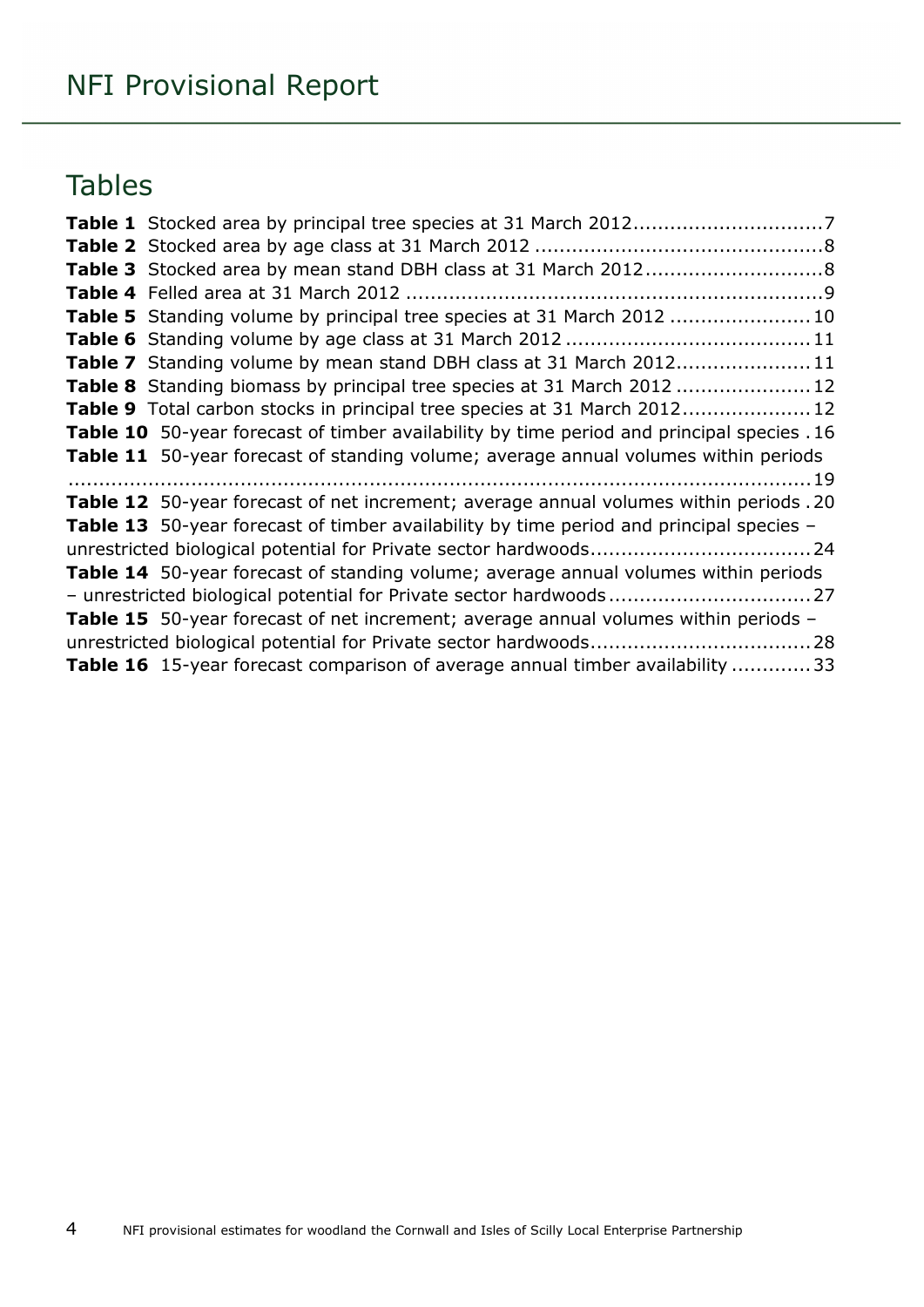## <span id="page-4-0"></span>Approach

The approach taken in the derivation of these results and to be used in their interpretation is described in the full suite of forecast reports which can be found at [www.forestry.gov.uk/forecast.](http://www.forestry.gov.uk/forecast) Refer to the *Standing timber volume for coniferous trees in Britain* (2012) and the *NFI preliminary estimates of quantities of broadleaved species in British Woodlands with special focus on ash* (2012) reports for a description of the underlying methodologies and interpretation, and also for the Scotland and Great Britain (GB) context. Refer to the *NFI forecasts methodology* (2012) overview report for a detailed description and discussion of forecasting future availability of timber from NFI field survey data and from information in the Forestry Commission's sub-compartment database (SCDB). The wider context of forecasts of timber production from woodland in GB and its constituent countries under a range of harvesting scenarios can be found in the *50-year forecast of softwood timber availability* (2014) and the *50-year forecast of hardwood timber availability* (2014).

The estimates reported here are based upon field samples assessed between October 2009 and August 2013, the results of which have been subjected to rigorous data quality assurance procedures. These field samples constitute approximately two-thirds of the sites to be sampled within the first cycle of NFI field sampling. As a consequence, the estimates in this report are classed as provisional.

## <span id="page-4-1"></span>Results

The results presented in this report are estimates of the stocked area, the standing volume and the associated biomass and carbon stocks at 31 March 2012, and 50-year forecasts of softwood and hardwood availability under the 'headline' harvesting scenario and also under a scenario assuming all hardwoods are harvested in Private sector woodland in the Cornwall and the Scilly Isles Local Enterprise Partnership. The data sources used for the compilation of these estimates are the same as described in the NFI reports *Standing timber volume for coniferous trees in Britain* (2012), the *50-year forecast of softwood availability* (2014) and the *50-year forecast of hardwood availability* (2014). Estimates for the Forestry Commission (FC) estate are derived from the FC's SCDB, while those for the Private sector (i.e. non-FC) estate are derived from information collected in the NFI field survey. A fuller description of these data sources and how they are used in the production of estimates, including sampling standard errors (SEs) attached to the Private sector estimates, is provided in the earlier documents.

Results are provided for stocked area at 31 March 2012 (**Figure 1** and **Tables 1–3**), felled area (**Table 4**), standing volume at 31 March 2012 (**Figure 2** and **Tables 5–7**), biomass and carbon stocks at 31 March 2012 (**Tables 8–9**), evidence of thinning in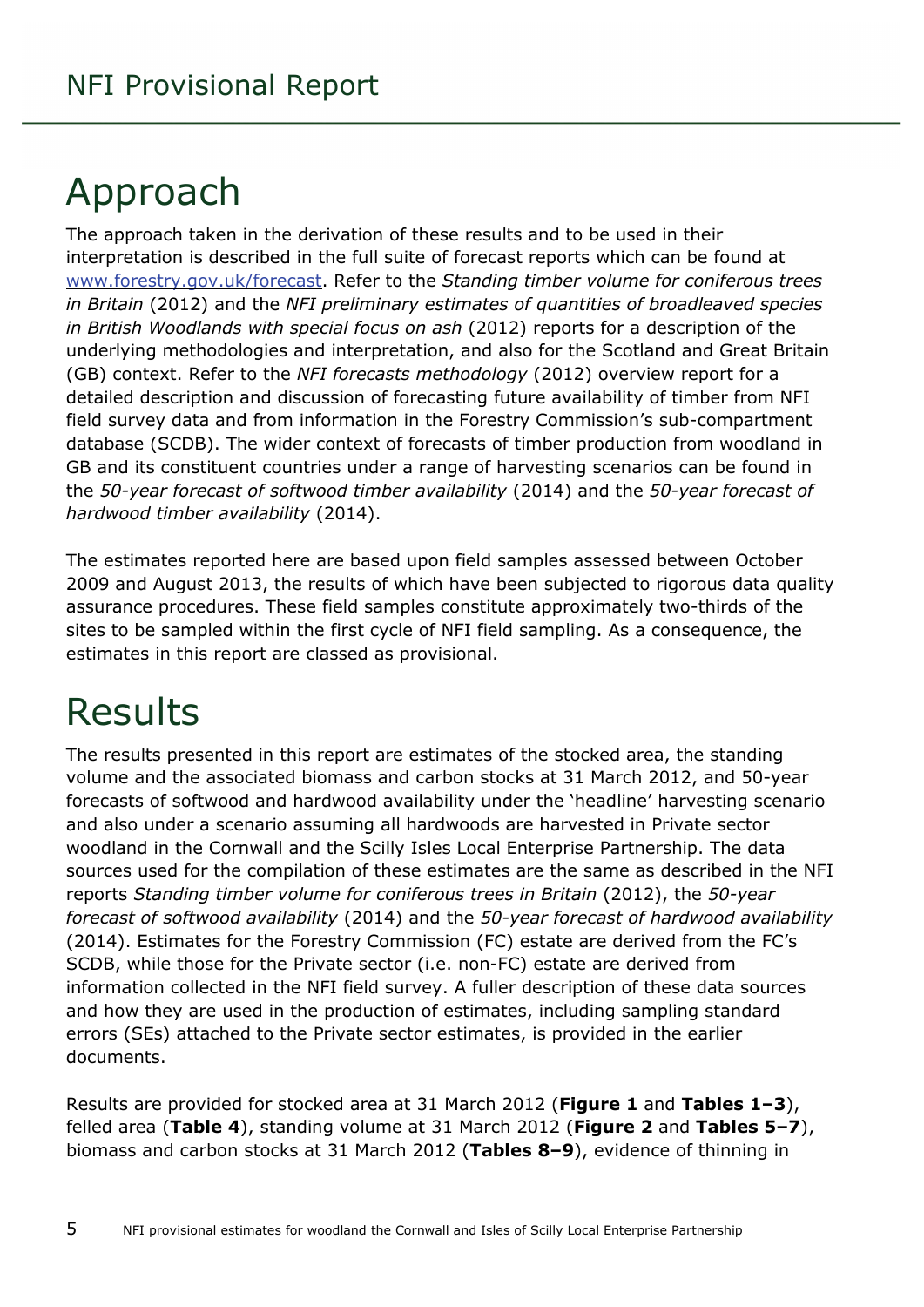Private sector stands from the NFI field survey (**Figure 3**), the 'headline' 50-year forecast (**Figures 4–9** and **Tables 10–12**) and the 'unrestricted' 50-year forecast (**Figures 10–15** and **Tables 13–15**). **Figures 16-17** and **Table 16** compare the hardwood production under the two scenarios.

The values in the tables have been independently rounded, so may not add to the totals shown. In some breakdowns of Private sector estimates, the estimates in the body of the table may not sum to the quoted total because each individual value, including the total, has been independently generated by the estimation procedure used for results from the NFI sample survey. Sampling SEs attached to Private sector estimates are expressed in relative terms (%) to the right of the relevant estimate. Percentages in the pie charts may also not sum to 100 due to rounding.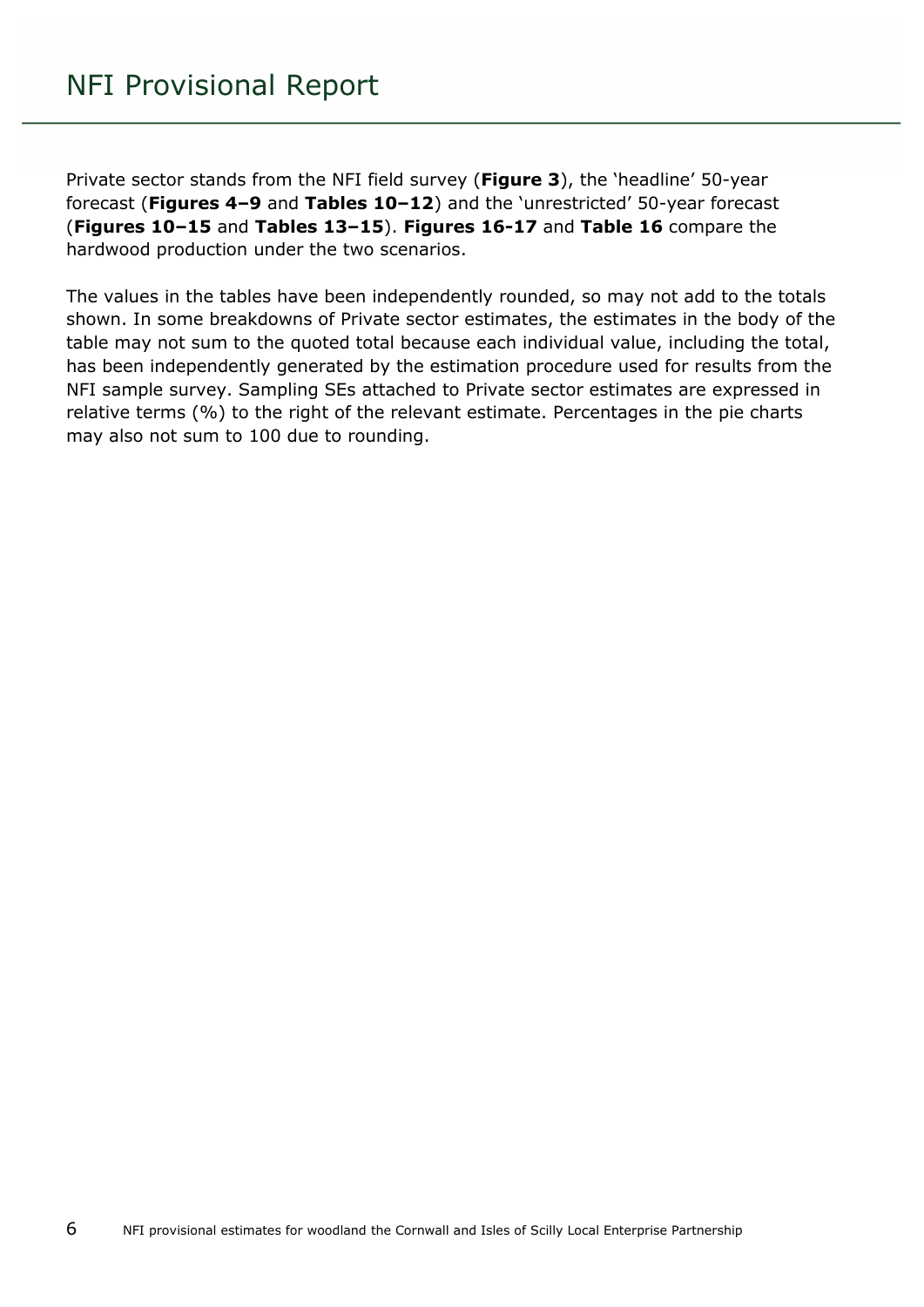### <span id="page-6-0"></span>Stocked area at 31 March 2012

<span id="page-6-1"></span>**Figure 1** Principal tree species composition by stocked area at 31 March 2012



<span id="page-6-2"></span>**Table 1** Stocked area by principal tree species at 31 March 2012

|                        | FC                  | Private sector             |     | Total                      |
|------------------------|---------------------|----------------------------|-----|----------------------------|
| Principal species      | area<br>$(000)$ ha) | area<br>$(000 \text{ ha})$ | SE% | area<br>$(000 \text{ ha})$ |
| <b>Conifers</b>        |                     |                            |     |                            |
| <b>All conifers</b>    | 1.9                 | 3.0                        | 12  | 4.9                        |
| <b>Broadleaves</b>     |                     |                            |     |                            |
| Oak                    | 0.1                 | 4.0                        | 13  | 4.1                        |
| Beech                  | 0.2                 | 1.9                        | 22  | 2.1                        |
| Sycamore               | 0.0                 | 3.9                        | 16  | 3.9                        |
| Ash                    | 0.0                 | 2.8                        | 16  | 2.8                        |
| Hazel                  | 0.0                 | 2.3                        | 15  | 2.3                        |
| Willow                 | 0.0                 | 4.8                        | 17  | 4.8                        |
| Other broadleaves      | 0.3                 | 7.5                        | 10  | 7.9                        |
| <b>All broadleaves</b> | 0.7                 | 27.1                       | 3   | 27.8                       |
| All species            |                     |                            |     |                            |
| <b>All species</b>     | 2.6                 | 30.1                       | 3   | 32.7                       |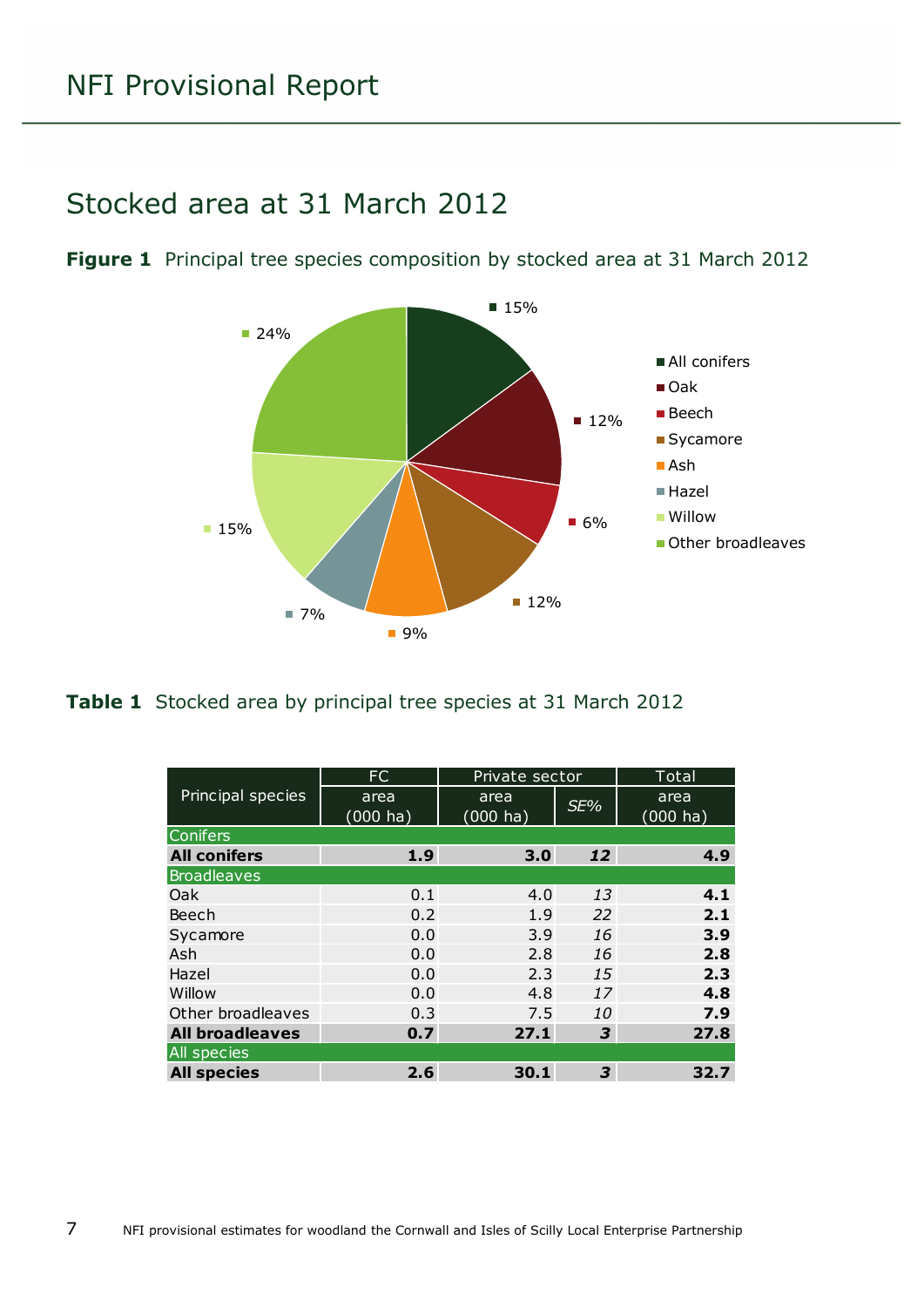|                     | FC                           | Private sector             |     | Total                      |
|---------------------|------------------------------|----------------------------|-----|----------------------------|
| Age class           | area<br>$(000 \; \text{ha})$ | area<br>$(000 \text{ ha})$ | SE% | area<br>$(000 \text{ ha})$ |
| All conifers        |                              |                            |     |                            |
| <b>All conifers</b> | 1.9                          | 3.0                        | 12  | 4.9                        |
| All broadleaves     |                              |                            |     |                            |
| $0-10$ years        | 0.0                          | 4.2                        | 17  | 4.2                        |
| $11-20$ years       | 0.0                          | 5.4                        | 15  | 5.4                        |
| $21-40$ years       | 0.0                          | 6.5                        | 11  | 6.6                        |
| $41-60$ years       | 0.2                          | 5.3                        | 14  | 5.5                        |
| $61-80$ years       | 0.2                          | 3.0                        | 17  | 3.2                        |
| $81 +$ years        | 0.2                          | 2.7                        | 18  | 2.9                        |
| <b>Total</b>        | 0.7                          | 27.1                       | 3   | 27.8                       |
| All species         |                              |                            |     |                            |
| $0-10$ years        | 0.2                          | 4.2                        | 17  | 4.3                        |
| $11-20$ years       | 0.4                          | 5.4                        | 15  | 5.9                        |
| $21-40$ years       | 0.6                          | 7.2                        | 11  | 7.7                        |
| $41-60$ years       | 0.9                          | 7.1                        | 11  | 8.0                        |
| $61-80$ years       | 0.4                          | 3.4                        | 17  | 3.8                        |
| $81 +$ years        | 0.2                          | 2.8                        | 18  | 3.0                        |
| <b>Total</b>        | 2.6                          | 30.1                       | 3   | 32.7                       |

#### <span id="page-7-0"></span>**Table 2** Stocked area by age class at 31 March 2012

#### <span id="page-7-1"></span>**Table 3** Stocked area by mean stand DBH class at 31 March 2012

|                     | FC                         | Private sector             |     | Total                      |
|---------------------|----------------------------|----------------------------|-----|----------------------------|
| Mean stand DBH      | area<br>$(000 \text{ ha})$ | area<br>$(000 \text{ ha})$ | SE% | area<br>$(000 \text{ ha})$ |
| All conifers        |                            |                            |     |                            |
| <b>All conifers</b> | 1.9                        | 3.0                        | 12  | 4.9                        |
| All broadleaves     |                            |                            |     |                            |
| $0-7$ cm            | 0.1                        | 5.0                        | 13  | 5.1                        |
| $7 - 10$ cm         | 0.0                        | 5.1                        | 14  | 5.1                        |
| 10-15 cm            | 0.1                        | 4.6                        | 14  | 4.7                        |
| 15-20 cm            | 0.1                        | 2.2                        | 18  | 2.3                        |
| 20-30 cm            | 0.2                        | 2.2                        | 17  | 2.4                        |
| 30-40 cm            | 0.1                        | 3.0                        | 17  | 3.1                        |
| 40-60 cm            | 0.1                        | 3.9                        | 16  | 4.0                        |
| $60+cm$             | 0.0                        | 1.0                        | 30  | 1.0                        |
| <b>Total</b>        | 0.7                        | 27.1                       | 3   | 27.8                       |
| All species         |                            |                            |     |                            |
| $0-7$ cm            | 0.3                        | 5.0                        | 13  | 5.3                        |
| 7-10 cm             | 0.2                        | 5.1                        | 14  | 5.3                        |
| 10-15 cm            | 0.3                        | 4.7                        | 14  | 5.1                        |
| 15-20 cm            | 0.3                        | 2.3                        | 17  | 2.6                        |
| 20-30 cm            | 0.6                        | 3.9                        | 12  | 4.4                        |
| 30-40 cm            | 0.5                        | 3.8                        | 15  | 4.3                        |
| 40-60 cm            | 0.4                        | 4.1                        | 15  | 4.5                        |
| $60 + cm$           | 0.1                        | 1.0                        | 30  | 1.1                        |
| <b>Total</b>        | 2.6                        | 30.1                       | 3   | 32.7                       |

8 NFI provisional estimates for woodland the Cornwall and Isles of Scilly Local Enterprise Partnership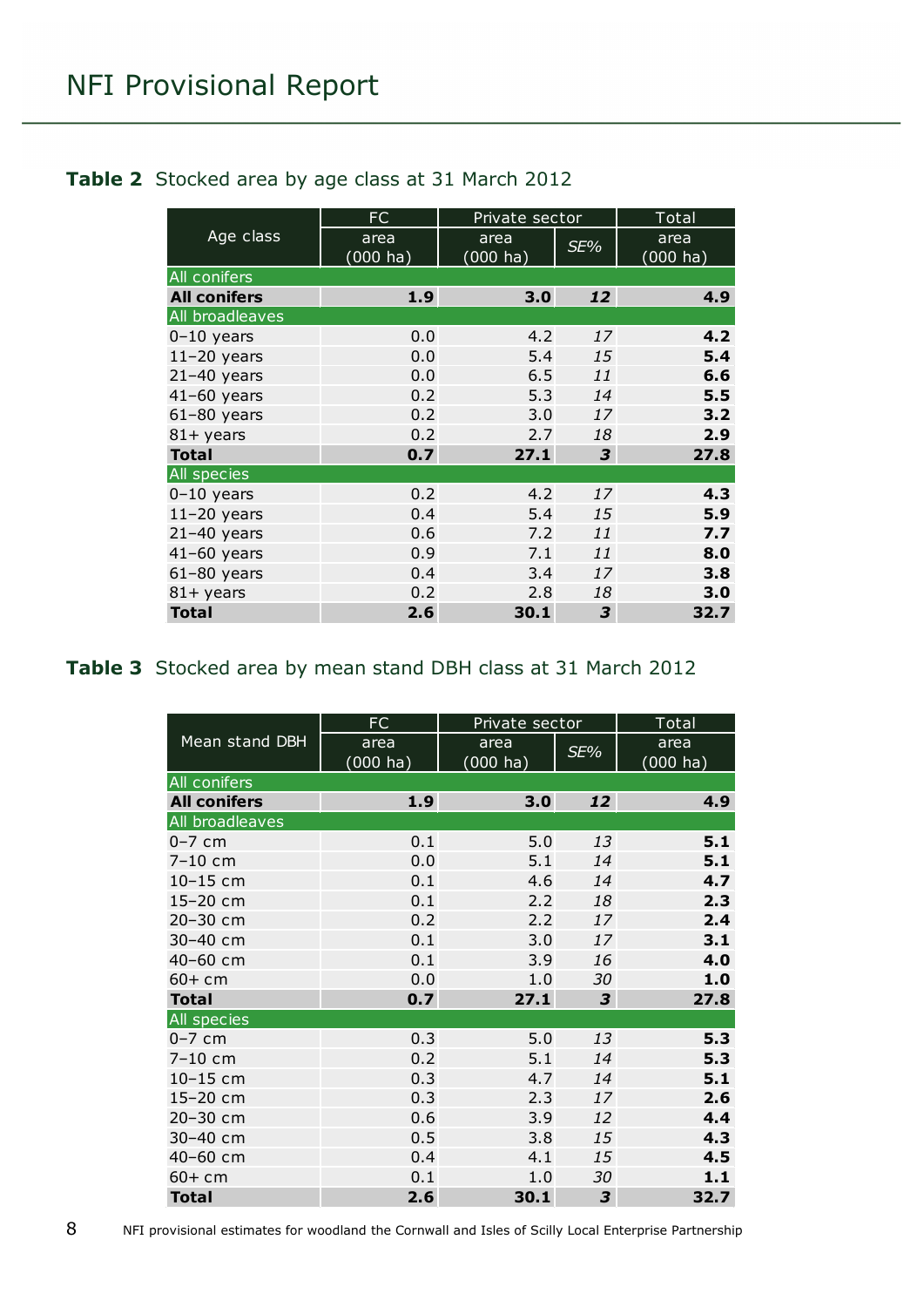#### <span id="page-8-0"></span>**Table 4** Felled area at 31 March 2012

| Clearfelled area | <b>FC</b>                  | Private sector             |     | <b>Total</b>               |
|------------------|----------------------------|----------------------------|-----|----------------------------|
|                  | area<br>$(000 \text{ ha})$ | area<br>$(000 \text{ ha})$ | SE% | area<br>$(000 \text{ ha})$ |
|                  | 0.2                        | 0.3                        | 66  | 0.5                        |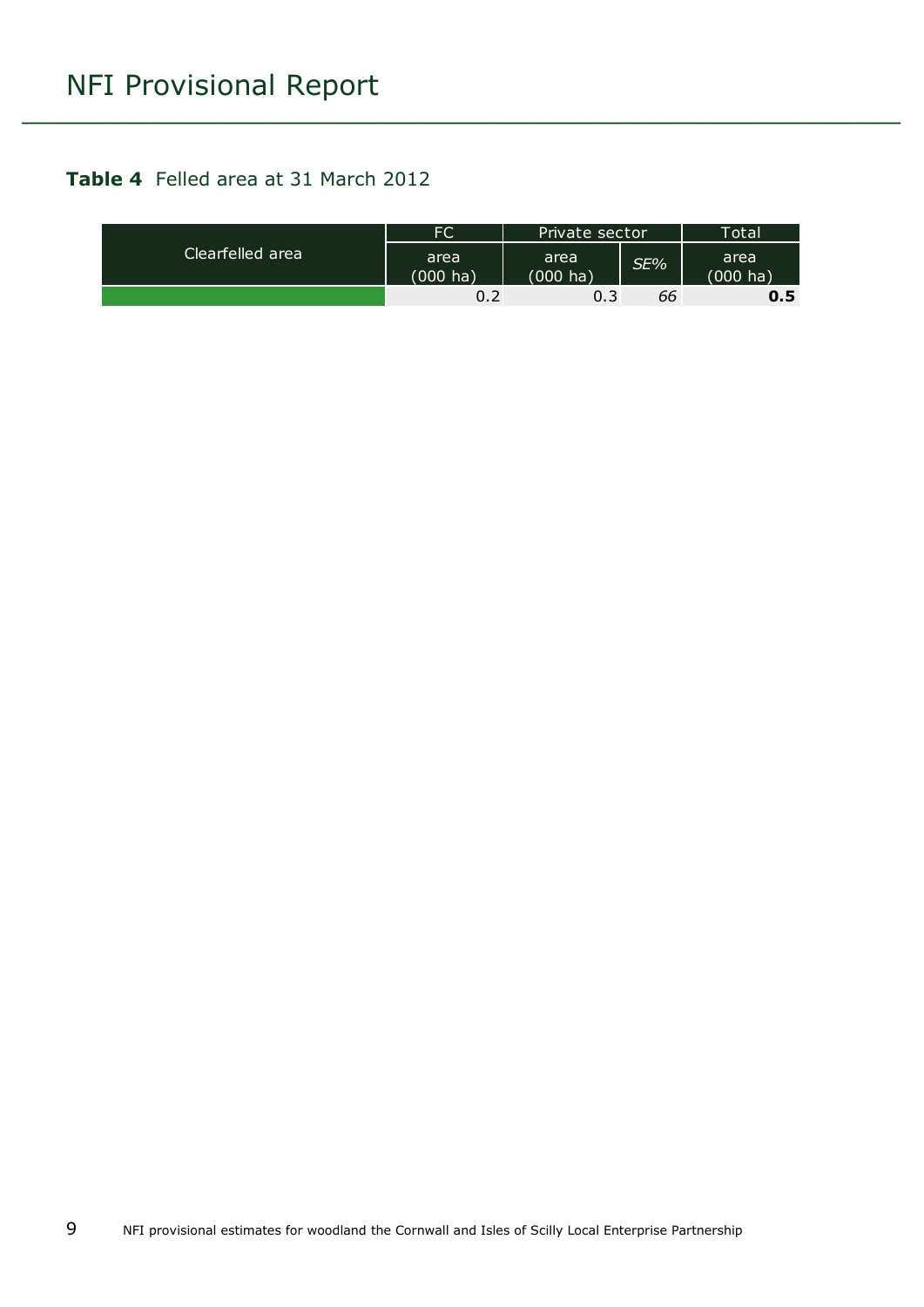## <span id="page-9-0"></span>Standing volume at 31 March 2012

<span id="page-9-1"></span>**Figure 2** Principal tree species composition by standing volume at 31 March 2012



#### <span id="page-9-2"></span>**Table 5** Standing volume by principal tree species at 31 March 2012

|                        | FC                                                              | Private sector |     | Total                           |  |  |
|------------------------|-----------------------------------------------------------------|----------------|-----|---------------------------------|--|--|
| Principal species      | volume                                                          | volume         |     | volume                          |  |  |
|                        | $(000 \text{ m}^3 \text{ obs})$ $(000 \text{ m}^3 \text{ obs})$ |                | SE% | $(000 \text{ m}^3 \text{ obs})$ |  |  |
| <b>Conifers</b>        |                                                                 |                |     |                                 |  |  |
| <b>All conifers</b>    | 418                                                             | 1,346          | 16  | 1,764                           |  |  |
| <b>Broadleaves</b>     |                                                                 |                |     |                                 |  |  |
| Oak                    | 21                                                              | 1,409          | 17  | 1,430                           |  |  |
| Beech                  | 38                                                              | 521            | 23  | 559                             |  |  |
| Sycamore               | 0                                                               | 917            | 28  | 917                             |  |  |
| Ash                    | $\mathbf{1}$                                                    | 580            | 28  | 581                             |  |  |
| Hazel                  | 0                                                               | 163            | 26  | 163                             |  |  |
| Willow                 | 0                                                               | 312            | 21  | 312                             |  |  |
| Other broadleaves      | 44                                                              | 841            | 24  | 885                             |  |  |
| <b>All broadleaves</b> | 105                                                             | 4,768          | 10  | 4,873                           |  |  |
| All species            |                                                                 |                |     |                                 |  |  |
| <b>All species</b>     | 523                                                             | 6,125          | 8   | 6,648                           |  |  |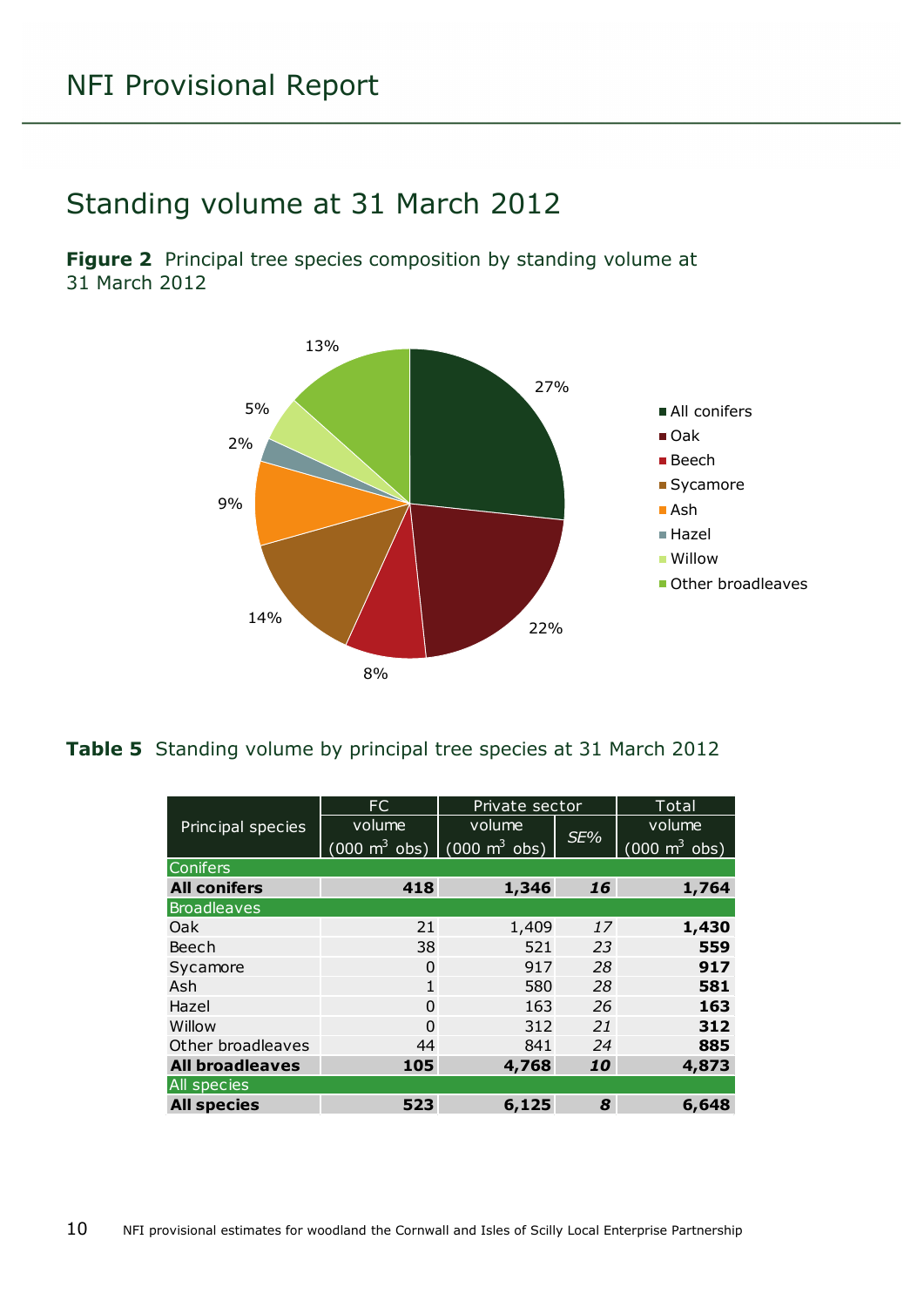#### <span id="page-10-0"></span>**Table 6** Standing volume by age class at 31 March 2012

|                     | FC             | Private sector     |     | Total    |
|---------------------|----------------|--------------------|-----|----------|
| Age class           | area           | area               | SE% | area     |
|                     | $(000)$ ha)    | $(000 \text{ ha})$ |     | (000 ha) |
| All conifers        |                |                    |     |          |
| <b>All conifers</b> | 418            | 1,346              | 16  | 1,764    |
| All broadleaves     |                |                    |     |          |
| $0-10$ years        | $\overline{0}$ | 17                 | 34  | 17       |
| $11-20$ years       | $\Omega$       | 232                | 22  | 232      |
| $21-40$ years       | $\overline{4}$ | 633                | 13  | 637      |
| $41-60$ years       | 34             | 1,089              | 19  | 1,123    |
| $61-80$ years       | 31             | 1,126              | 25  | 1,157    |
| $81 +$ years        | 36             | 1,670              | 21  | 1,706    |
| <b>Total</b>        | 105            | 4,768              | 10  | 4,873    |
| All species         |                |                    |     |          |
| $0-10$ years        | $\Omega$       | 17                 | 34  | 17       |
| $11-20$ years       | 16             | 234                | 22  | 250      |
| $21-40$ years       | 97             | 787                | 13  | 884      |
| $41-60$ years       | 262            | 2,064              | 15  | 2,326    |
| $61-80$ years       | 101            | 1,327              | 23  | 1,428    |
| $81 +$ years        | 46             | 1,695              | 21  | 1,742    |
| <b>Total</b>        | 523            | 6,125              | 8   | 6,648    |

#### <span id="page-10-1"></span>**Table 7** Standing volume by mean stand DBH class at 31 March 2012

|                     | FC                                                              | Private sector |     | <b>Total</b>                        |
|---------------------|-----------------------------------------------------------------|----------------|-----|-------------------------------------|
| Mean stand DBH      | volume                                                          | volume         |     | volume                              |
|                     | $(000 \text{ m}^3 \text{ obs})$ $(000 \text{ m}^3 \text{ obs})$ |                | SE% | $(000 \; \text{m}^3 \; \text{obs})$ |
| All conifers        |                                                                 |                |     |                                     |
| <b>All conifers</b> | 418                                                             | 1,346          | 16  | 1,764                               |
| All broadleaves     |                                                                 |                |     |                                     |
| $0-7$ cm            | $\mathbf 0$                                                     | 18             | 22  | 18                                  |
| $7-10$ cm           | $\bf{0}$                                                        | 193            | 19  | 193                                 |
| $10 - 15$ cm        | 15                                                              | 410            | 15  | 425                                 |
| $15-20$ cm          | 17                                                              | 331            | 21  | 348                                 |
| 20-30 cm            | 35                                                              | 441            | 18  | 476                                 |
| $30 - 40$ cm        | 24                                                              | 893            | 23  | 917                                 |
| $40 - 60$ cm        | 11                                                              | 1,692          | 21  | 1,703                               |
| $60+cm$             | 3                                                               | 790            | 34  | 793                                 |
| <b>Total</b>        | 105                                                             | 4,768          | 10  | 4,873                               |
| All species         |                                                                 |                |     |                                     |
| $0-7$ cm            | $\mathbf 0$                                                     | 18             | 22  | 18                                  |
| $7-10$ cm           | 4                                                               | 193            | 19  | 197                                 |
| $10-15$ cm          | 35                                                              | 415            | 15  | 450                                 |
| 15-20 cm            | 51                                                              | 379            | 21  | 430                                 |
| 20-30 cm            | 115                                                             | 1,195          | 18  | 1,310                               |
| 30-40 cm            | 137                                                             | 1,337          | 19  | 1,474                               |
| $40 - 60$ cm        | 147                                                             | 1,797          | 20  | 1,945                               |
| $60+cm$             | 34                                                              | 790            | 34  | 824                                 |
| <b>Total</b>        | 523                                                             | 6,125          | 8   | 6,648                               |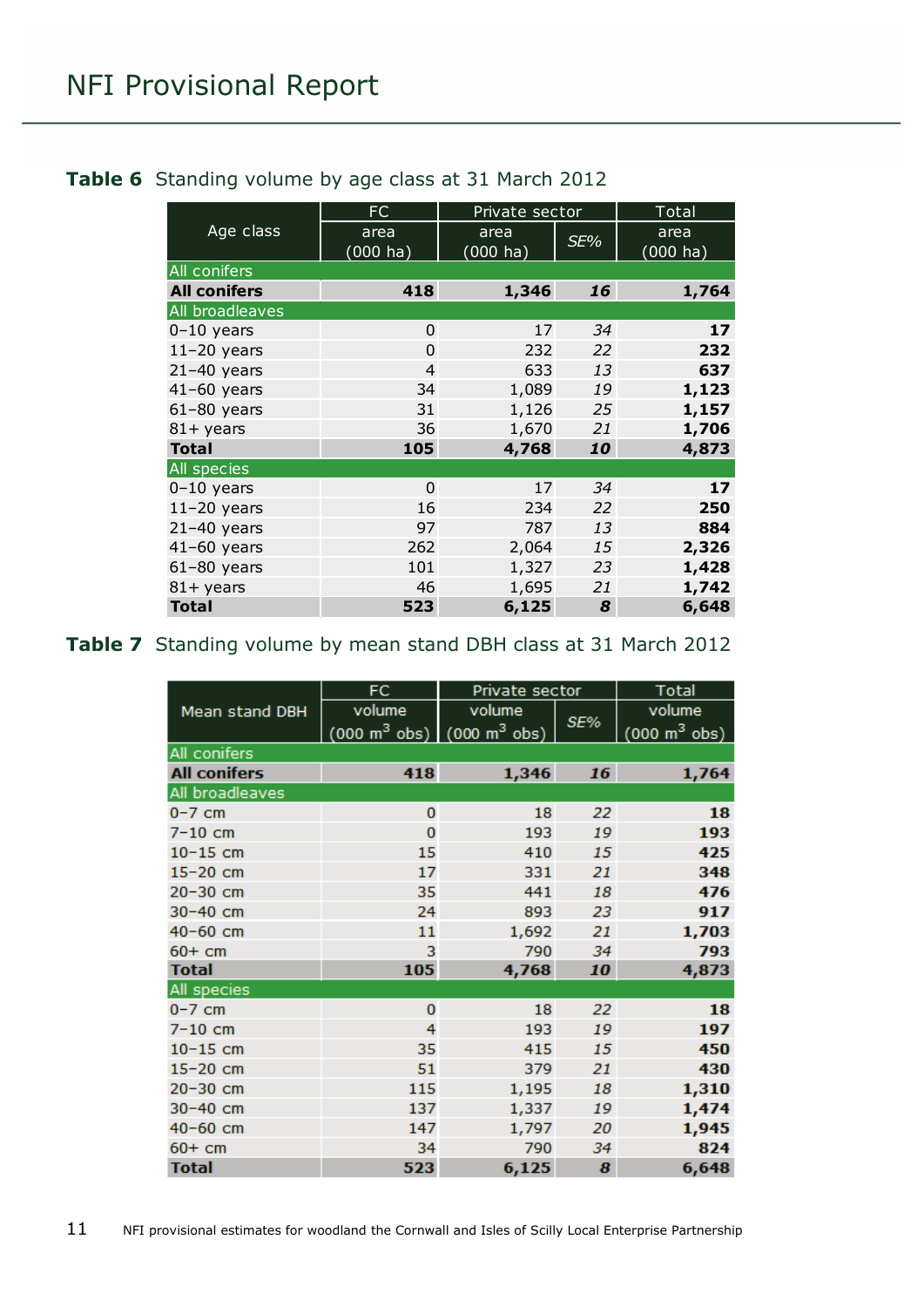### <span id="page-11-0"></span>Biomass and carbon stocks at 31 March 2012

<span id="page-11-1"></span>**Table 8** Standing biomass by principal tree species at 31 March 2012

|                        | FC                             | Private sector              |                | <b>Total</b>         |
|------------------------|--------------------------------|-----------------------------|----------------|----------------------|
| Principal species      | biomass<br>$(000 \text{ odt})$ | <b>biomass</b><br>(000 odt) | SE%            | biomass<br>(000 odt) |
| <b>Conifers</b>        |                                |                             |                |                      |
| <b>All conifers</b>    | 267                            | 778                         | 15             | 1,044                |
| <b>Broadleaves</b>     |                                |                             |                |                      |
| Oak                    | 20                             | 1,237                       | 16             | 1,257                |
| Beech                  | 35                             | 472                         | 22             | 507                  |
| Sycamore               | $\Omega$                       | 781                         | 27             | 781                  |
| Ash                    | $\mathbf{1}$                   | 501                         | 26             | 502                  |
| Hazel                  | $\Omega$                       | 159                         | 23             | 159                  |
| Willow                 | $\Omega$                       | 402                         | 20             | 159                  |
| Other broadleaves      | 40                             | 754                         | 20             | 795                  |
| <b>All broadleaves</b> | 96                             | 4,317                       | 8              | 4,413                |
| <b>All species</b>     |                                |                             |                |                      |
| <b>All species</b>     | 362                            | 5,102                       | $\overline{z}$ | 5,465                |

<span id="page-11-2"></span>**Table 9** Total carbon stocks in principal tree species at 31 March 2012

|                        | FC                | Private sector    |                         | Total             |
|------------------------|-------------------|-------------------|-------------------------|-------------------|
| Principal species      | carbon<br>(000 t) | carbon<br>(000 t) | SE%                     | carbon<br>(000 t) |
| <b>Conifers</b>        |                   |                   |                         |                   |
| <b>All conifers</b>    | 133               | 389               | 15                      | 522               |
| <b>Broadleaves</b>     |                   |                   |                         |                   |
| Oak                    | 10                | 619               | 16                      | 628               |
| Beech                  | 17                | 236               | 22                      | 253               |
| Sycamore               | $\Omega$          | 391               | 27                      | 391               |
| Ash                    | 0                 | 250               | 26                      | 251               |
| Hazel                  | $\Omega$          | 79                | 23                      | 79                |
| Willow                 | $\Omega$          | 201               | 20                      | 201               |
| Other broadleaves      | 20                | 377               | 20                      | 397               |
| <b>All broadleaves</b> | 48                | 2,159             | 8                       | 2,207             |
| <b>All species</b>     |                   |                   |                         |                   |
| <b>All species</b>     | 181               | 2,551             | $\overline{\mathbf{z}}$ | 2,732             |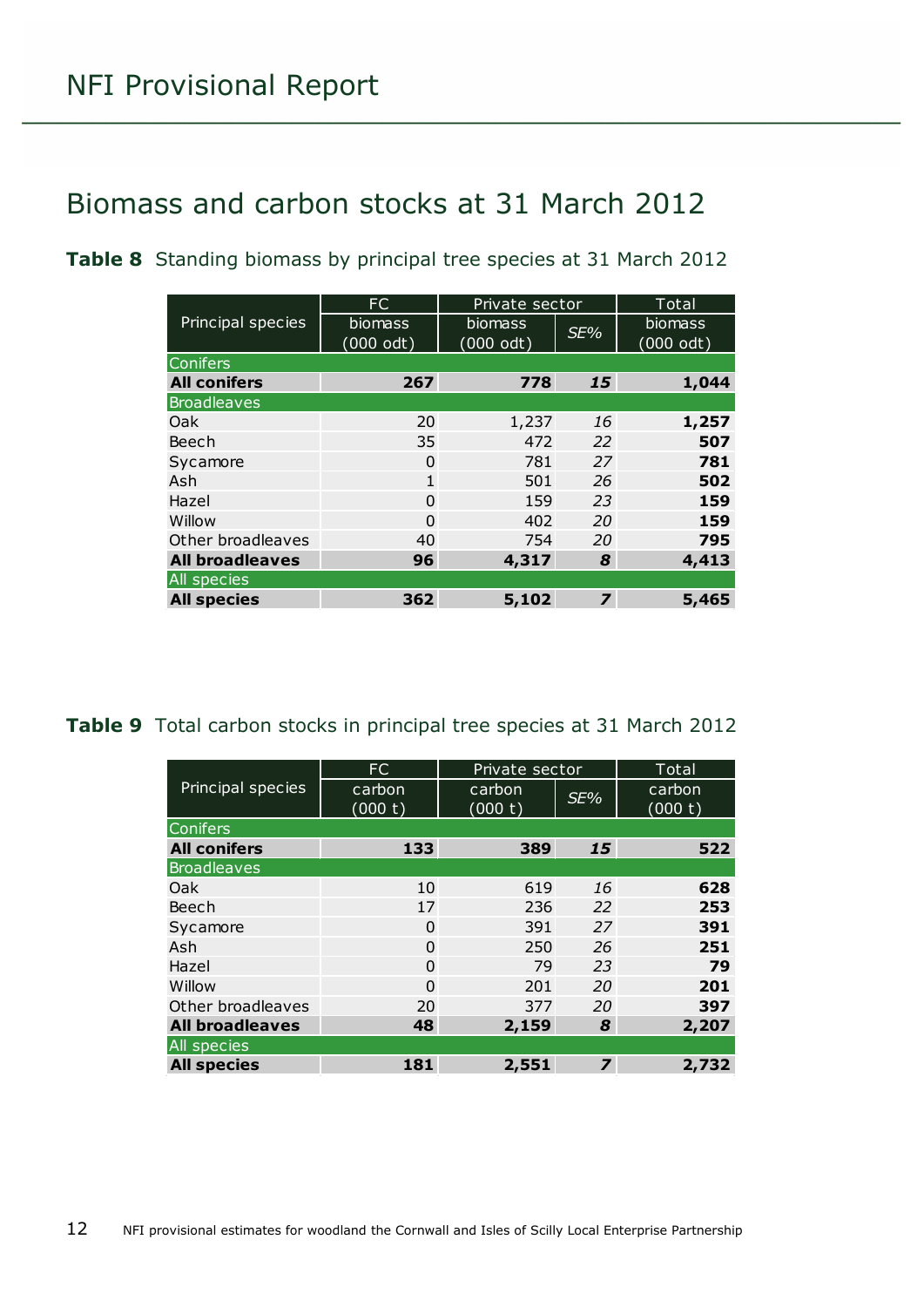## <span id="page-12-0"></span>Evidence of thinning

<span id="page-12-1"></span>

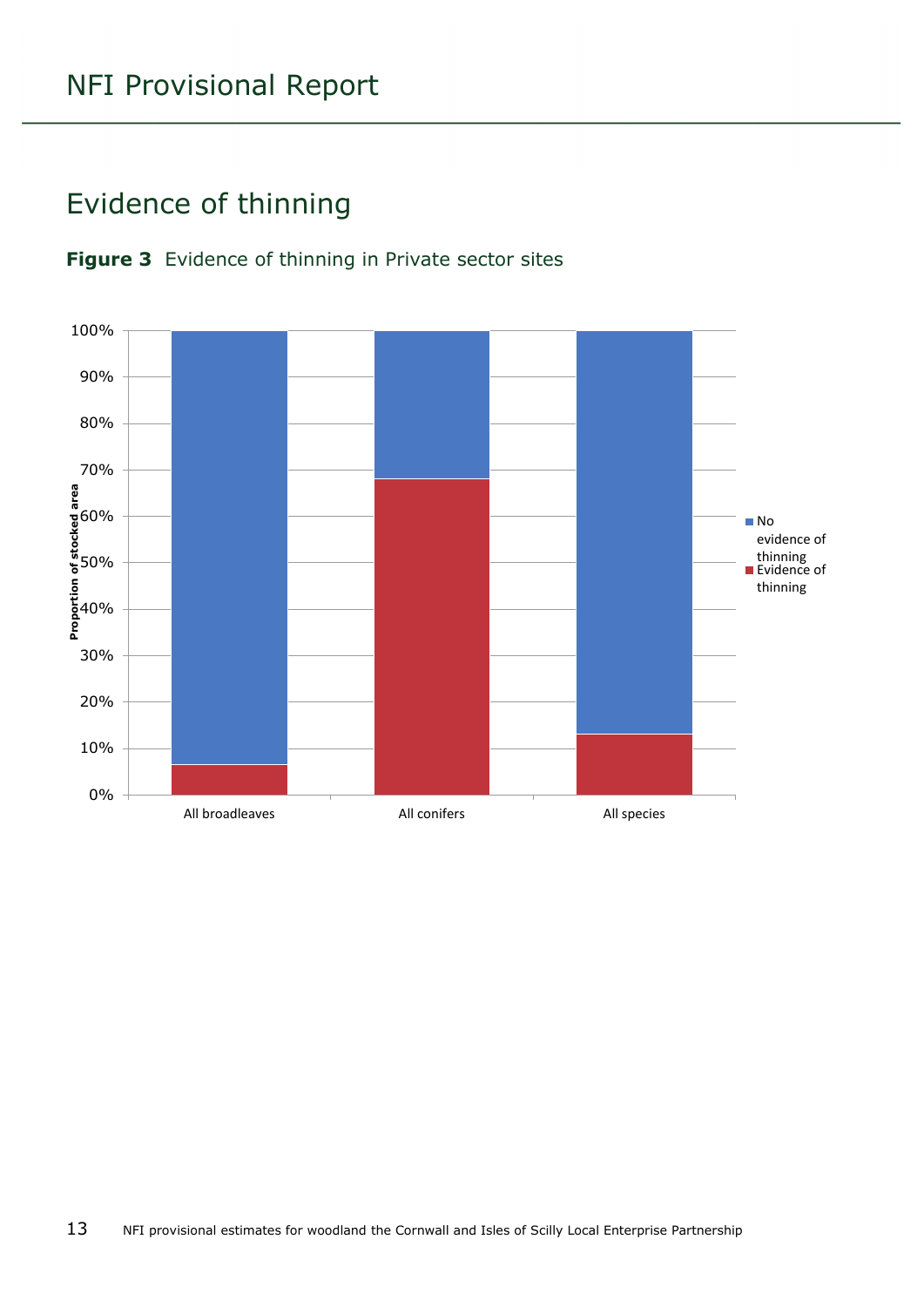### <span id="page-13-0"></span>50-year forecast of timber availability

Refer to the NFI report *50-year forecast of softwood timber availability* (2014) for a description of the underlying methodology and interpretation of the softwood forecast, and also for the Scotland and GB context.

Refer to the NFI report *50-year forecast of hardwood timber availability* (2014) for a description of the underlying methodology and interpretation of the hardwood forecast, and also for the Scotland and GB context.

In **Figures 4–9** and **Tables 10–12** the estimates for the Forestry Commission are based on harvesting regimes derived from Forestry Commission felling and thinning plans as of 31 March 2012.

For the Private sector, information for **Figures 4 - 9** and **Tables 10–12** is based on a scenario which assumes felling at age of maximum mean annual increment with moderate wind risk measures for conifers. For broadleaves, however, only those areas where there is evidence of thinning are assumed to be managed in future. This is a highly conservative assumption but better reflects current practice than assuming all stands will be managed. In turn it is assumed that these broadleaved stands are managed to felling at age of maximum mean annual increment with moderate wind risk measures.

Restocking assumptions for conifer stands clearfelled during the forecast period have been implemented that assume:

- a 10% reduction in the area of conifers on the subsequent rotation
- restocking of currently clearfelled land
- a change in the composition of conifer species on restocking

Restocking assumptions for broadleaved stands clearfelled during the forecast period have been included that assume:

- no reduction in stocked area
- like-for-like species choices are used for broadleaves
- 50% of the land associated with the reduction in conifer stocked area arising from the assumption above is stocked with broadleaves

Woodland that is classed as currently clearfelled will be restocked according to the above conifer restock prescription.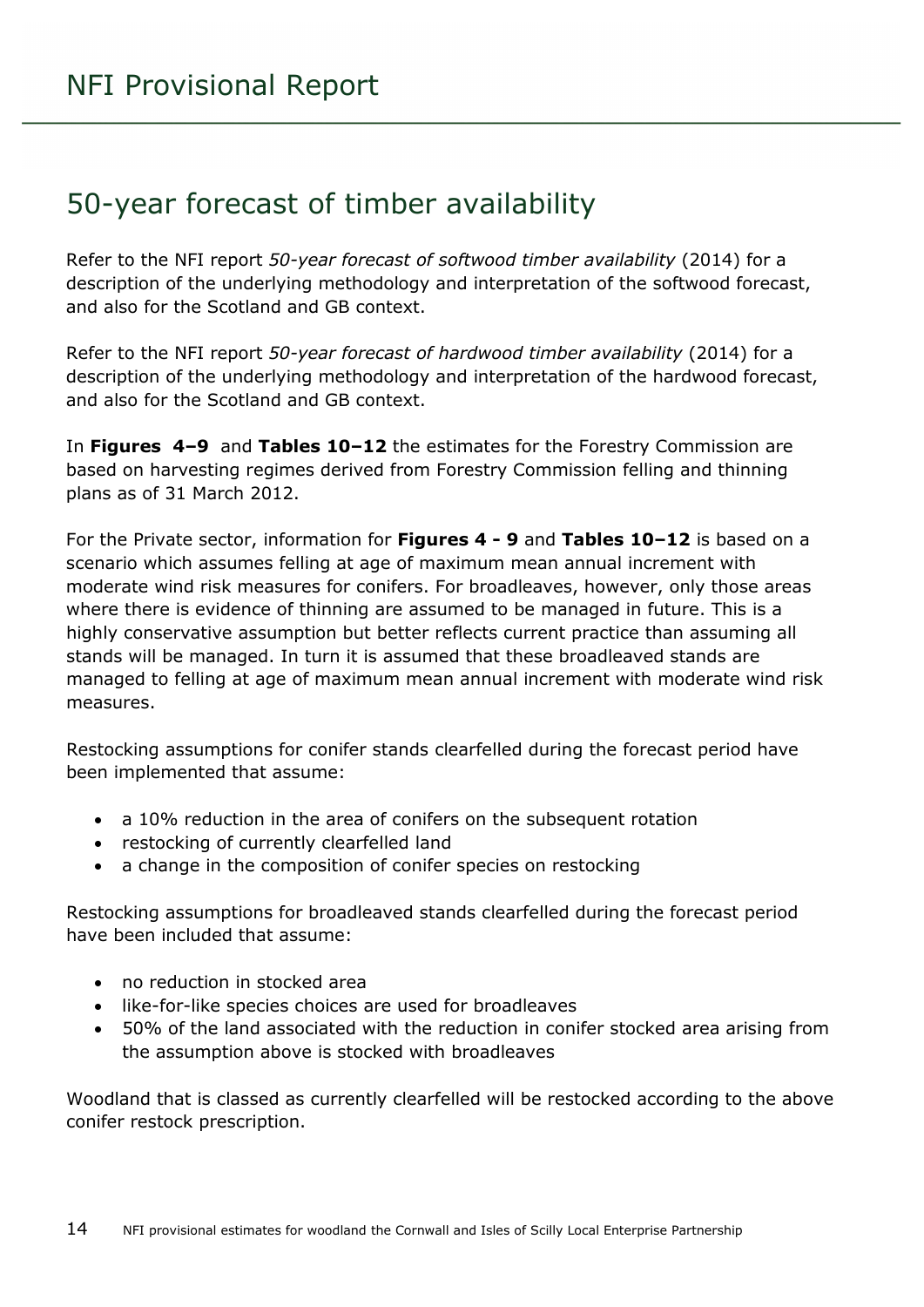A full description of the restocking assumptions is to be found in Table D3 of the *50-year forecast of softwood timber availability* (2014). The same restocking assumptions have been applied to both the Forestry Commission and Private sector forecasts.

In **Figures 10–15** and **Tables 13–15** the management assumptions for the Private sector hardwoods have been changed to assume all hardwoods are thinned and felled rather than only those in areas that have evidence of thinning. In this report, the tables and figures for estimates under this management scenario will be labelled as 'unrestricted'.

**Figure 16** compares the Private sector hardwood timber availability under the two scenarios, while **Figure 17** and **Table 16** compare the hardwood availability in the first 15 years of the forecast under the two scenarios.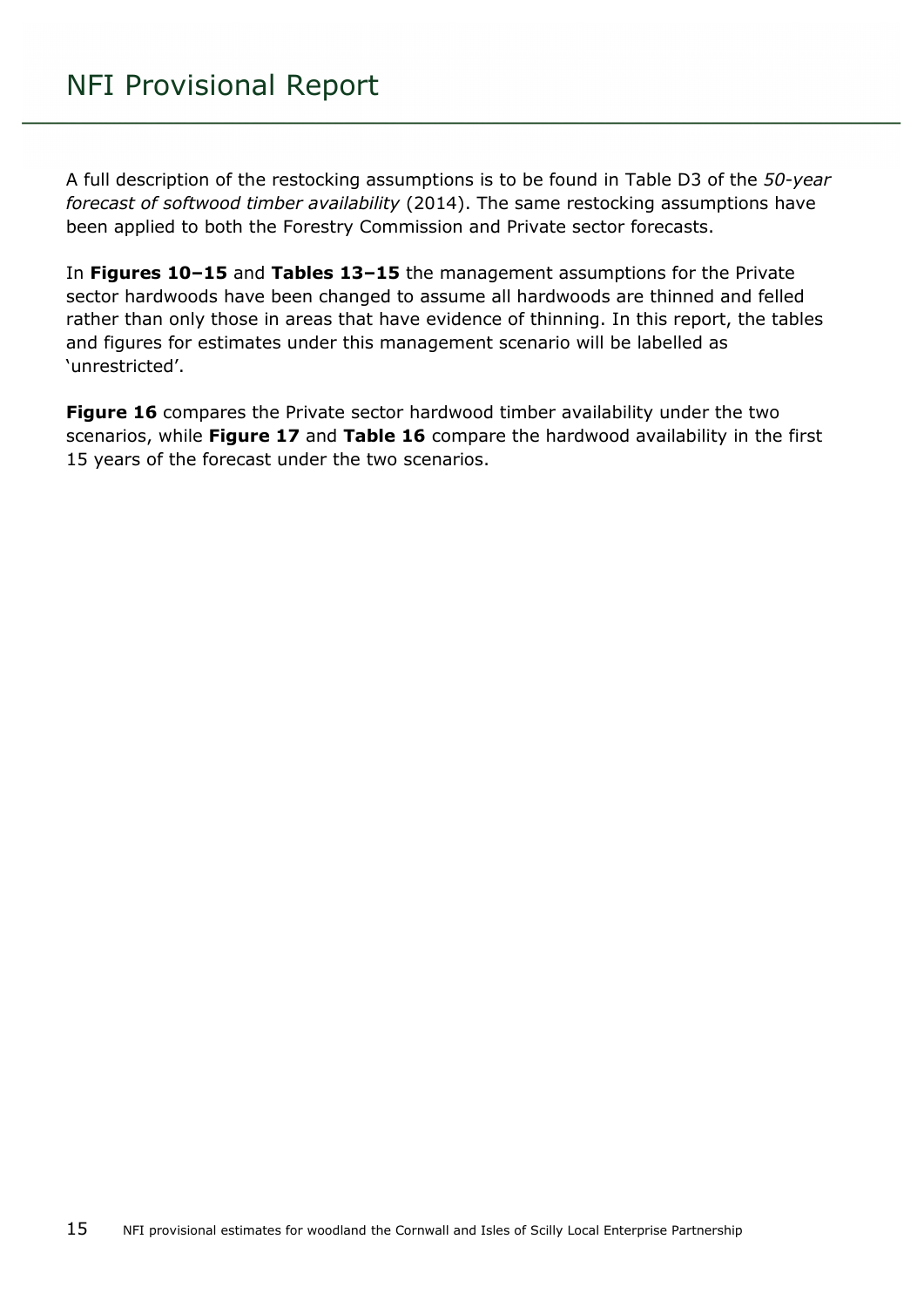50-year forecast of timber availability under the 'headline' harvesting scenario

|  |  |  | Table 10 50-year forecast of timber availability by time period and principal species |  |
|--|--|--|---------------------------------------------------------------------------------------|--|

<span id="page-15-1"></span><span id="page-15-0"></span>

|                        |                | $2013 - 16$                     |    |                               | $2017 - 21$ |                                 |     |                             |                                 | $2022 - 26$    |     |                     | $2027 - 31$ |                                 |     |                                 |
|------------------------|----------------|---------------------------------|----|-------------------------------|-------------|---------------------------------|-----|-----------------------------|---------------------------------|----------------|-----|---------------------|-------------|---------------------------------|-----|---------------------------------|
|                        | FC             | Private sector                  |    | Total                         | FC'         | Private sector                  |     | Total                       | FC                              | Private sector |     | Total               | FC          | Private sector                  |     | Total                           |
| Principal species      | volume<br>SE%  |                                 |    | volume                        |             | volume                          | SE% | volume                      | volume                          |                | SE% | volume              |             | volume                          | SE% | volume                          |
|                        |                | $(000 \text{ m}^3 \text{ obs})$ |    | obs)<br>$(000 \; \text{m}^3)$ |             | $(000 \text{ m}^3 \text{ obs})$ |     | $(000 \text{ m}^3)$<br>obs) | $(000 \text{ m}^3 \text{ obs})$ |                |     | (000)<br>obs)<br>്ന |             | $(000 \text{ m}^3 \text{ obs})$ |     | $(000 \text{ m}^3 \text{ obs})$ |
|                        |                |                                 |    |                               |             |                                 |     |                             |                                 |                |     |                     |             |                                 |     |                                 |
| <b>All conifers</b>    | 19             | 81                              | 46 | 101                           | 10          | 87                              | 47  | 98                          | 14                              | 53             | 27  | 67                  | 17          | 43                              | 30  | 60                              |
| <b>All broadleaves</b> | $\overline{2}$ | 21                              | 49 | 23                            | $\mathbf 0$ | 12                              | 27  | 12                          |                                 | 11             | 26  | 13                  |             | 18                              | 26  | 19                              |
| Oak                    |                |                                 | 73 |                               | 0           |                                 | 63  |                             |                                 |                | 58  |                     | 0           |                                 | 50  |                                 |
| Beech                  |                |                                 | 79 |                               | 0           |                                 | 59  |                             |                                 |                | 61  | 4                   |             |                                 | 58  | 4                               |
| Sycamore               |                | $\Omega$                        | 75 | $\Omega$                      | 0           | $\Omega$                        | 50  | $\Omega$                    |                                 |                | 42  |                     | 0           |                                 | 74  |                                 |
| Ash                    |                |                                 | 55 |                               | 0           | 3                               | 53  |                             |                                 |                | 38  |                     | 0           |                                 | 36  |                                 |
| Hazel                  |                | $\Omega$                        | 35 | $\Omega$                      | 0           | $\Omega$                        | 24  |                             |                                 | $\Omega$       | 24  | $\Omega$            | $\Omega$    |                                 | 23  |                                 |
| Willow                 |                | $\Omega$                        | 36 | $\Omega$                      | 0           | $\Omega$                        | 27  |                             |                                 | $\Omega$       | 29  | $\Omega$            | 0           |                                 | 24  |                                 |
| Other broadleaves      |                | 14                              | 70 | 14                            | 0           |                                 | 34  |                             |                                 |                | 29  |                     | 0           |                                 | 26  |                                 |
| <b>All species</b>     | 21             | 103                             | 38 | 123                           | 10          | 100                             | 42  | 110                         | 15                              | 65             | 24  | 80                  | 18          | 62                              | 25  | 80                              |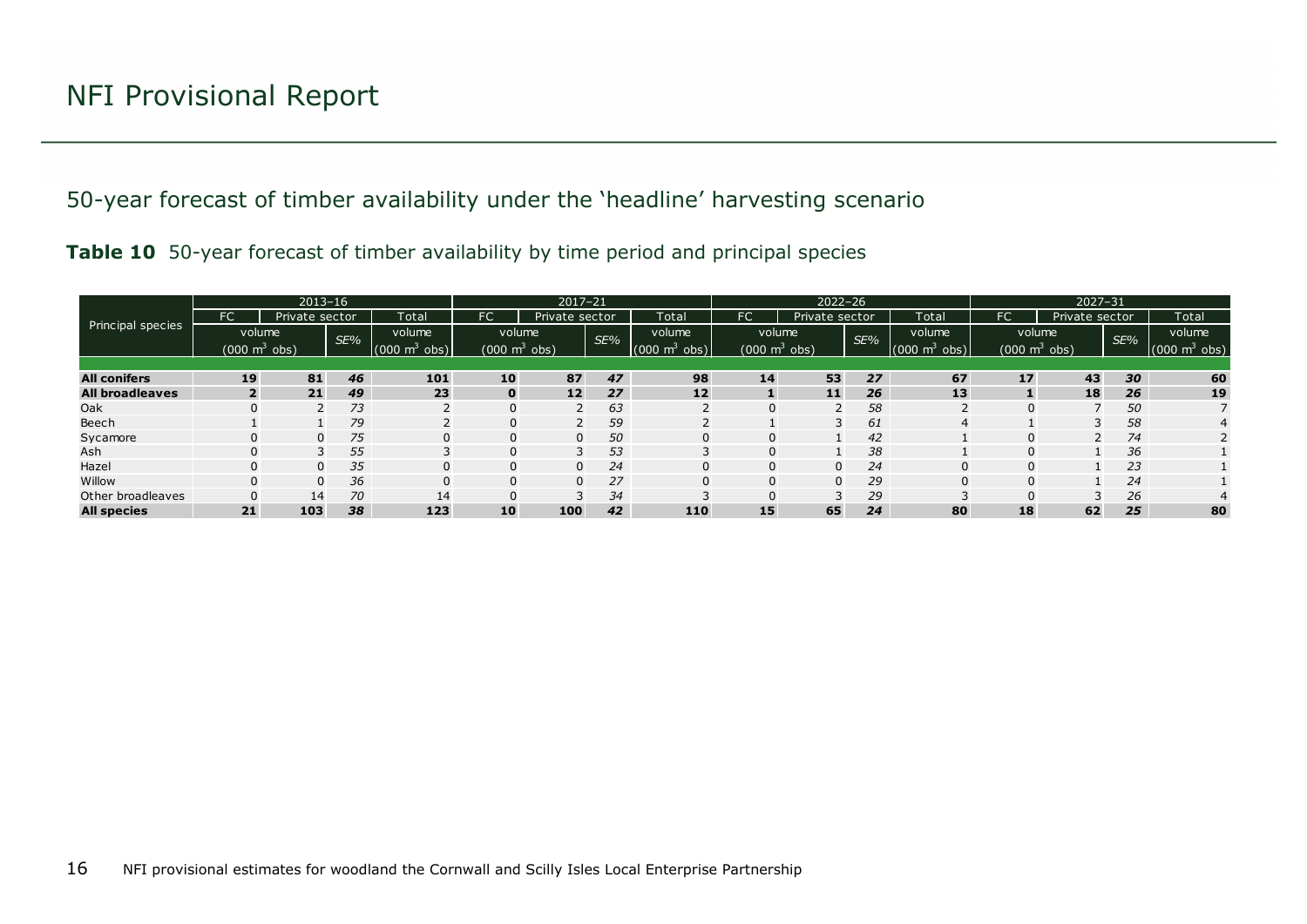#### **Table 10 (cont'd)** 50-year forecast of timber availability by time period and principal species

|                        |           | $2032 - 36$                         |     |                             |                          | 2037-41        |     |                                 |                                 | $2042 - 46$    |     |                                 | 2047-51 |                                 |     |                                 |
|------------------------|-----------|-------------------------------------|-----|-----------------------------|--------------------------|----------------|-----|---------------------------------|---------------------------------|----------------|-----|---------------------------------|---------|---------------------------------|-----|---------------------------------|
|                        | <b>FC</b> | Private sector                      |     | Total                       | FC                       | Private sector |     | Total                           | FC                              | Private sector |     | Total                           | FC.     | Private sector                  |     | Total                           |
| Principal species      |           | volume                              | SE% | volume                      | volume                   |                | SE% | volume                          | volume                          |                | SE% | volume                          | volume  |                                 | SE% | volume                          |
|                        |           | $(000 \; \text{m}^3 \; \text{obs})$ |     | obs)<br>$(000 \text{ m}^3)$ | (000 $\mathsf{m}^3$ obs) |                |     | (000)<br>obs)<br>m <sup>2</sup> | $(000 \text{ m}^3 \text{ obs})$ |                |     | $(000 \text{ m}^3 \text{ obs})$ |         | $(000 \text{ m}^3 \text{ obs})$ |     | $(000 \text{ m}^3 \text{ obs})$ |
|                        |           |                                     |     |                             |                          |                |     |                                 |                                 |                |     |                                 |         |                                 |     |                                 |
| <b>All conifers</b>    | 18        | 50                                  | 33  | 68                          | 15                       | 33             | 28  | 48                              | 20 <sup>°</sup>                 | 27             | 39  | 47                              | 27      | 33                              | 50  | 60                              |
| <b>All broadleaves</b> |           | 14                                  | 24  | 15                          |                          | 14             | 23  | 16                              |                                 | 27             | 29  | 28                              |         | 17 <sup>2</sup>                 | 20  | 18                              |
| Oak                    |           |                                     | 63  |                             |                          |                | 61  |                                 |                                 |                | 60  |                                 |         |                                 | 52  |                                 |
| Beech                  |           |                                     | 50  |                             |                          |                | 57  |                                 | 0                               | 9              | 73  | 9                               |         |                                 | 63  | $\overline{4}$                  |
| Sycamore               | $\Omega$  | $\Omega$                            | 30  | $\Omega$                    | 0                        | $\mathbf 0$    | 29  |                                 |                                 |                | 56  |                                 |         |                                 | 29  |                                 |
| Ash                    | 0         |                                     | 38  |                             | 0                        |                | 42  |                                 |                                 | ∍              | 46  |                                 |         |                                 | 51  |                                 |
| Hazel                  | 0         |                                     | 20  |                             | 0                        |                | 28  |                                 | 0                               |                | 30  |                                 |         |                                 | 34  |                                 |
| Willow                 |           |                                     | 23  |                             | 0                        |                | 23  |                                 |                                 |                | 23  |                                 |         |                                 | 23  |                                 |
| Other broadleaves      |           |                                     | 24  | Δ                           |                          | 4              | 21  |                                 |                                 | 8              | 26  | 8                               |         | b                               | 27  |                                 |
| <b>All species</b>     | 19        | 64                                  | 26  | 83                          | 16                       | 47             | 20  | 64                              | 21                              | 55             | 24  | 75                              | 28      | 51                              | 35  | 79                              |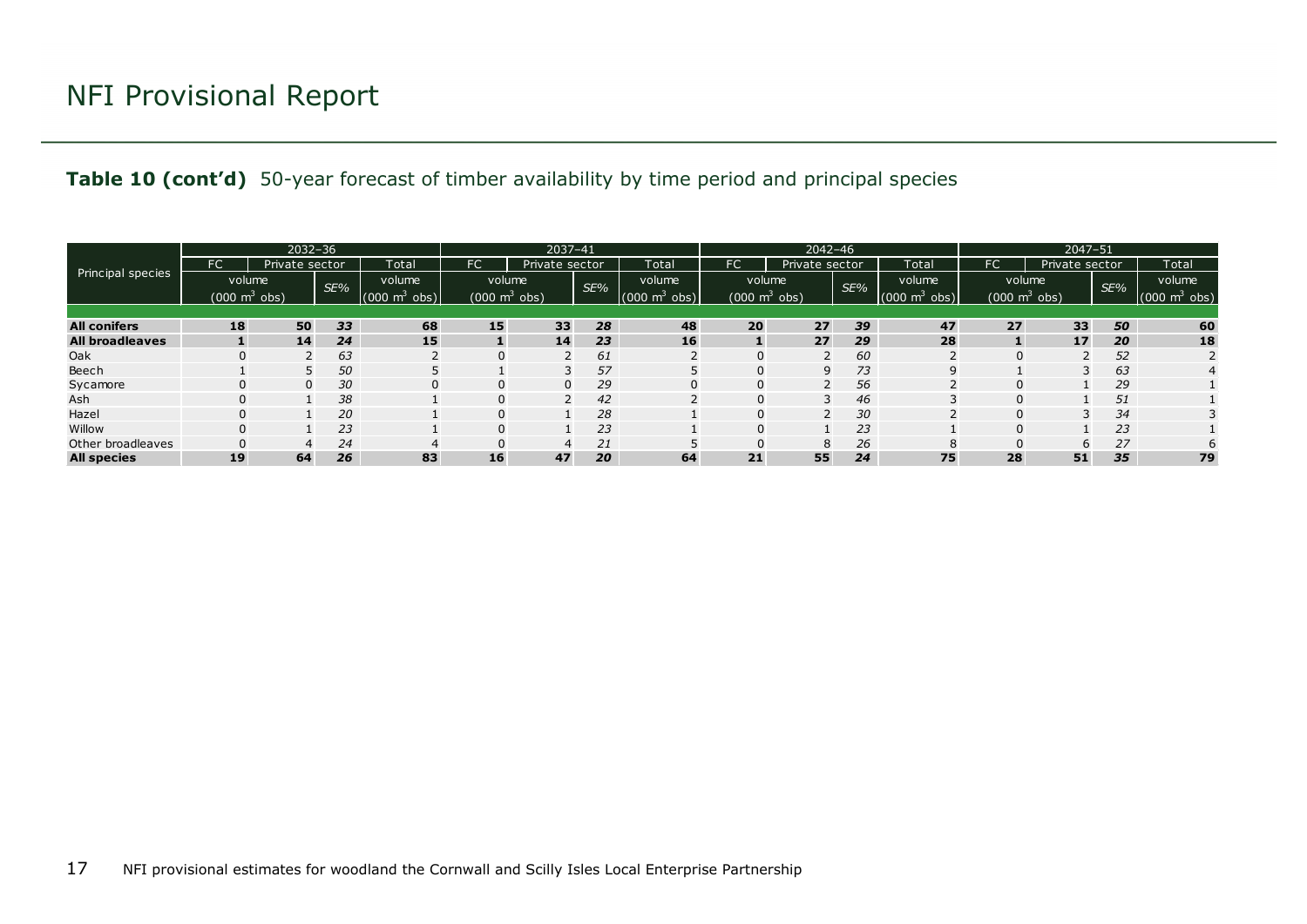|                        |                            | $2052 - 56$    |     |                                 | $2057 - 61$  |                            |     |                                 |  |  |  |
|------------------------|----------------------------|----------------|-----|---------------------------------|--------------|----------------------------|-----|---------------------------------|--|--|--|
|                        | FC                         | Private sector |     | Total                           | FC.          | Private sector             |     | Total                           |  |  |  |
| Principal species      | volume                     |                | SE% | volume                          | volume       |                            | SE% | volume                          |  |  |  |
|                        | (000 $\mathrm{m}^{3}$ obs) |                |     | $(000 \text{ m}^3 \text{ obs})$ |              | (000 $\mathrm{m}^{3}$ obs) |     | $(000 \text{ m}^3 \text{ obs})$ |  |  |  |
|                        |                            |                |     |                                 |              |                            |     |                                 |  |  |  |
| <b>All conifers</b>    | 18                         | 17             | 30  | 35                              | 20           | 25                         | 21  | 45                              |  |  |  |
| <b>All broadleaves</b> | 1                          | 14             | 20  | 15                              | $\mathbf{2}$ | 19                         | 32  | 21                              |  |  |  |
| Oak                    | $\Omega$                   | 2              | 55  | 2                               | 0            | $\overline{2}$             | 54  | 2                               |  |  |  |
| Beech                  | 0                          | 3              | 54  | 4                               | 1            | 3                          | 56  | 4                               |  |  |  |
| Sycamore               | $\Omega$                   | $\mathbf{1}$   | 49  |                                 | 0            | $\Omega$                   | 75  | 0                               |  |  |  |
| Ash                    | 0                          | $\mathbf{1}$   | 40  |                                 | 0            |                            | 50  |                                 |  |  |  |
| Hazel                  | 0                          | $\mathbf{1}$   | 63  |                                 | 0            |                            | 43  |                                 |  |  |  |
| Willow                 | $\Omega$                   | $\mathbf{1}$   | 23  |                                 | 0            |                            | 23  |                                 |  |  |  |
| Other broadleaves      | 4                          |                | 23  | 5                               | 0<br>11      |                            | 51  | 11                              |  |  |  |
| <b>All species</b>     | 19                         | 31             | 19  | 50                              | 22           | 44                         | 20  | 66                              |  |  |  |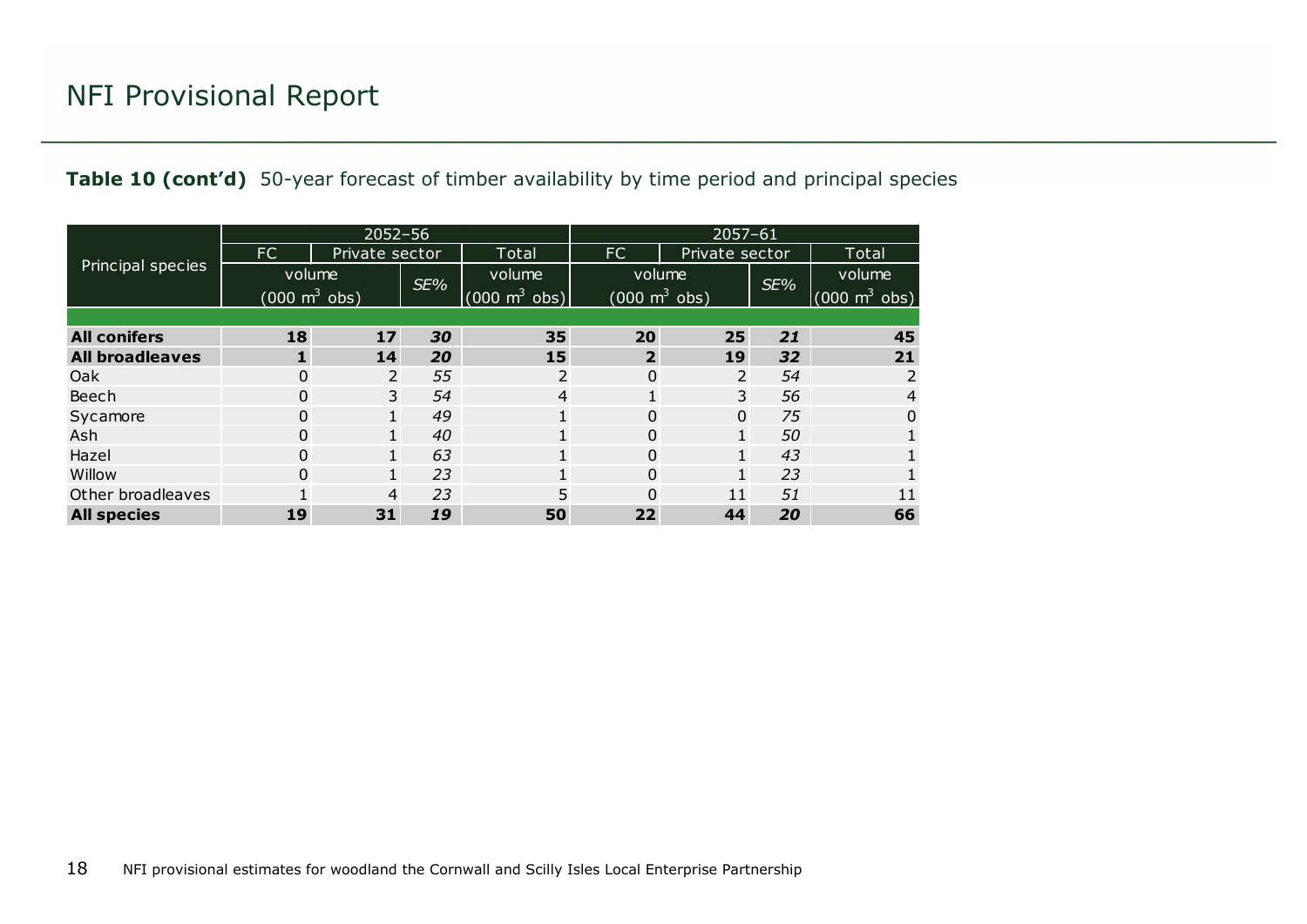<span id="page-18-0"></span>**Table 11** 50-year forecast of standing volume; average annual volumes within periods

|                 | FC                              | Private sector                      |                | Total                           |  |  |
|-----------------|---------------------------------|-------------------------------------|----------------|---------------------------------|--|--|
| Forecast period | volume                          | volume                              |                | volume                          |  |  |
|                 | $(000 \text{ m}^3 \text{ obs})$ | $(000 \; \text{m}^3 \; \text{obs})$ | SE%            | $(000 \text{ m}^3 \text{ obs})$ |  |  |
| All conifers    |                                 |                                     |                |                                 |  |  |
| $2013 - 16$     | 443                             | 1,276                               | 17             | 1,719                           |  |  |
| 2017-21         | 491                             | 915                                 | 18             | 1,406                           |  |  |
| 2022-26         | 528                             | 843                                 | 19             | 1,371                           |  |  |
| $2027 - 31$     | 588                             | 709                                 | 21             | 1,297                           |  |  |
| $2032 - 36$     | 634                             | 562                                 | 22             | 1,197                           |  |  |
| 2037-41         | 655                             | 494                                 | 24             | 1,149                           |  |  |
| $2042 - 46$     | 662                             | 499                                 | 23             | 1,161                           |  |  |
| 2047-51         | 656                             | 489                                 | 22             | 1,145                           |  |  |
| 2052-56         | 634                             | 595                                 | 21             | 1,229                           |  |  |
| 2057-61         | 625                             | 682                                 | 22             | 1,307                           |  |  |
| All broadleaves |                                 |                                     |                |                                 |  |  |
| $2013 - 16$     | 108                             | 5,007                               | 9              | 5,115                           |  |  |
| $2017 - 21$     | 116                             | 5,551                               | 8              | 5,667                           |  |  |
| $2022 - 26$     | 122                             | 6,263                               | 8              | 6,385                           |  |  |
| $2027 - 31$     | 129                             | 6,994                               | 7              | 7,123                           |  |  |
| 2032-36         | 136                             | 7,693                               | 7              | 7,829                           |  |  |
| 2037-41         | 141                             | 8,364                               | 6              | 8,505                           |  |  |
| $2042 - 46$     | 146                             | 8,972                               | 6              | 9,118                           |  |  |
| $2047 - 51$     | 151                             | 9,503                               | 6              | 9,654                           |  |  |
| $2052 - 56$     | 156                             | 10,037                              | 5              | 10,192                          |  |  |
| 2057-61         | 159                             | 10,512                              | 5              | 10,671                          |  |  |
| All species     |                                 |                                     |                |                                 |  |  |
| $2013 - 16$     | 550                             | 6,295                               | 8              | 6,846                           |  |  |
| $2017 - 21$     | 607                             | 6,476                               | $\overline{z}$ | 7,084                           |  |  |
| $2022 - 26$     | 650                             | 7,115                               | 7              | 7,765                           |  |  |
| $2027 - 31$     | 717                             | 7,710                               | 7              | 8,427                           |  |  |
| 2032-36         | 770                             | 8,262                               | 6              | 9,032                           |  |  |
| 2037-41         | 796                             | 8,864                               | 6              | 9,660                           |  |  |
| $2042 - 46$     | 808                             | 9,478                               | 6              | 10,286                          |  |  |
| 2047-51         | 807                             | 9,995                               | 5              | 10,802                          |  |  |
| $2052 - 56$     | 790                             | 10,636                              | 5              | 11,426                          |  |  |
| 2057-61         | 784                             | 11,199                              | 5              | 11,983                          |  |  |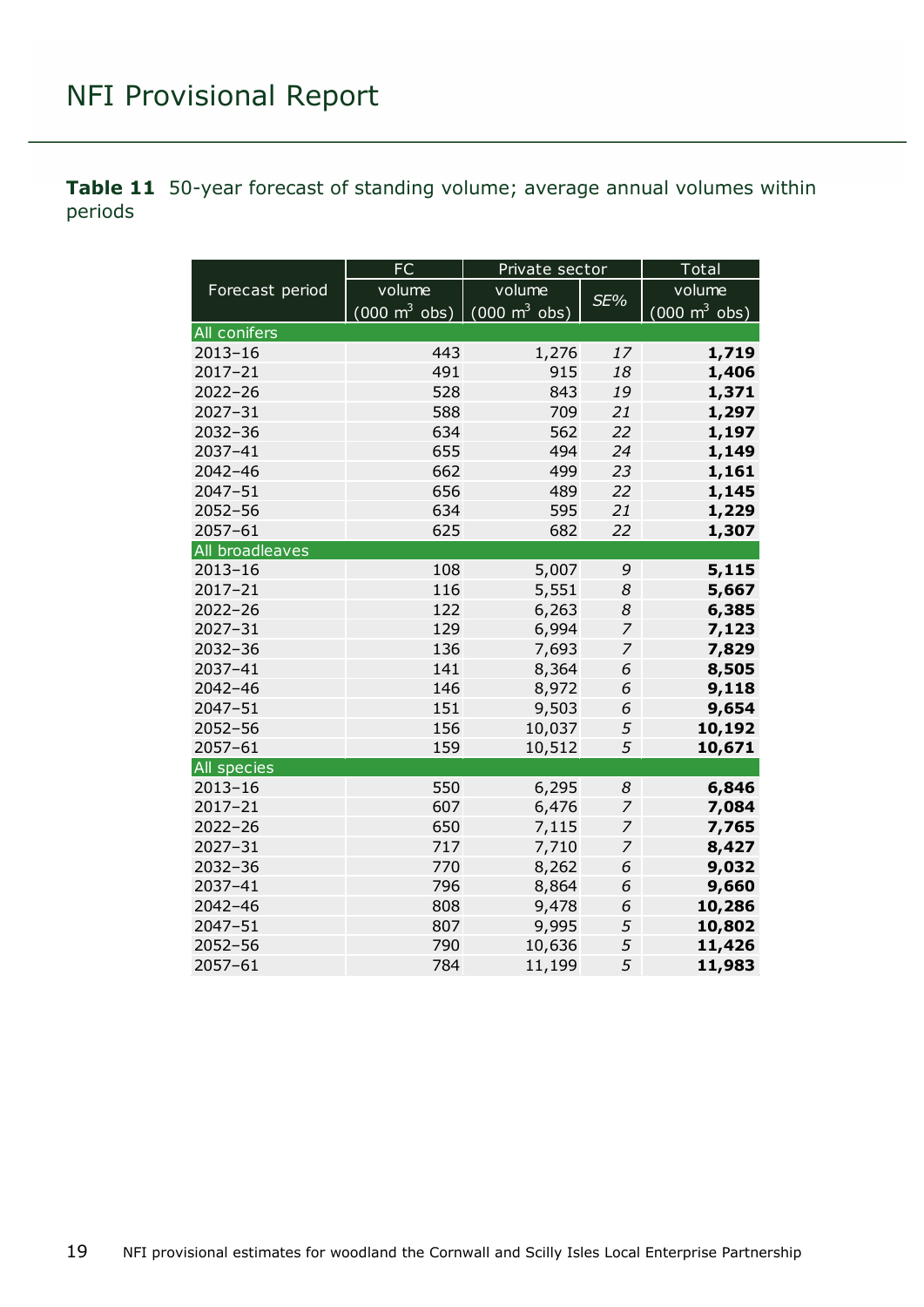<span id="page-19-0"></span>**Table 12** 50-year forecast of net increment; average annual volumes within periods

|                 | <b>FC</b>                                                       | Private sector |                | $\overline{\mathsf{T}}$ otal    |  |  |
|-----------------|-----------------------------------------------------------------|----------------|----------------|---------------------------------|--|--|
| Forecast period | volume                                                          | volume         |                | volume                          |  |  |
|                 | $(000 \text{ m}^3 \text{ obs})$ $(000 \text{ m}^3 \text{ obs})$ |                | SE%            | $(000 \text{ m}^3 \text{ obs})$ |  |  |
| All conifers    |                                                                 |                |                |                                 |  |  |
| $2013 - 16$     | 26                                                              | 41             | 13             | 67                              |  |  |
| 2017-21         | 25                                                              | 30             | 16             | 55                              |  |  |
| $2022 - 26$     | 24                                                              | 26             | 17             | 50                              |  |  |
| $2027 - 31$     | 24                                                              | 22             | 18             | 47                              |  |  |
| 2032-36         | 23                                                              | 25             | 19             | 48                              |  |  |
| 2037-41         | 23                                                              | 26             | 22             | 49                              |  |  |
| $2042 - 46$     | 22                                                              | 30             | 22             | 52                              |  |  |
| 2047-51         | 20                                                              | 35             | 20             | 55                              |  |  |
| $2052 - 56$     | 20                                                              | 39             | 17             | 59                              |  |  |
| 2057-61         | 21                                                              | 42             | 15             | 62                              |  |  |
| All broadleaves |                                                                 |                |                |                                 |  |  |
| $2013 - 16$     | 3                                                               | 124            | $\overline{z}$ | 126                             |  |  |
| 2017-21         | 3                                                               | 145            | 6              | 148                             |  |  |
| $2022 - 26$     | 3                                                               | 160            | 5              | 162                             |  |  |
| $2027 - 31$     | $\overline{2}$                                                  | 160            | 5              | 162                             |  |  |
| 2032-36         | $\overline{2}$                                                  | 153            | 5              | 155                             |  |  |
| 2037-41         | $\overline{2}$                                                  | 146            | 5              | 148                             |  |  |
| $2042 - 46$     | $\overline{2}$                                                  | 137            | 5              | 139                             |  |  |
| $2047 - 51$     | $\overline{2}$                                                  | 127            | 5              | 129                             |  |  |
| $2052 - 56$     | $\overline{2}$                                                  | 118            | 5              | 120                             |  |  |
| 2057-61         | $\overline{2}$                                                  | 110            | 5              | 112                             |  |  |
| All species     |                                                                 |                |                |                                 |  |  |
| $2013 - 16$     | 28                                                              | 165            | 6              | 194                             |  |  |
| 2017-21         | 28                                                              | 176            | 6              | 204                             |  |  |
| $2022 - 26$     | 27                                                              | 186            | 5              | 213                             |  |  |
| $2027 - 31$     | 27                                                              | 182            | 5              | 209                             |  |  |
| $2032 - 36$     | 26                                                              | 178            | 5              | 204                             |  |  |
| 2037-41         | 25                                                              | 172            | 5              | 197                             |  |  |
| 2042-46         | 24                                                              | 168            | 5              | 192                             |  |  |
| 2047-51         | 23                                                              | 162            | 5              | 184                             |  |  |
| $2052 - 56$     | 22                                                              | 157            | 5              | 179                             |  |  |
| 2057-61         | 23                                                              | 151            | 5              | 175                             |  |  |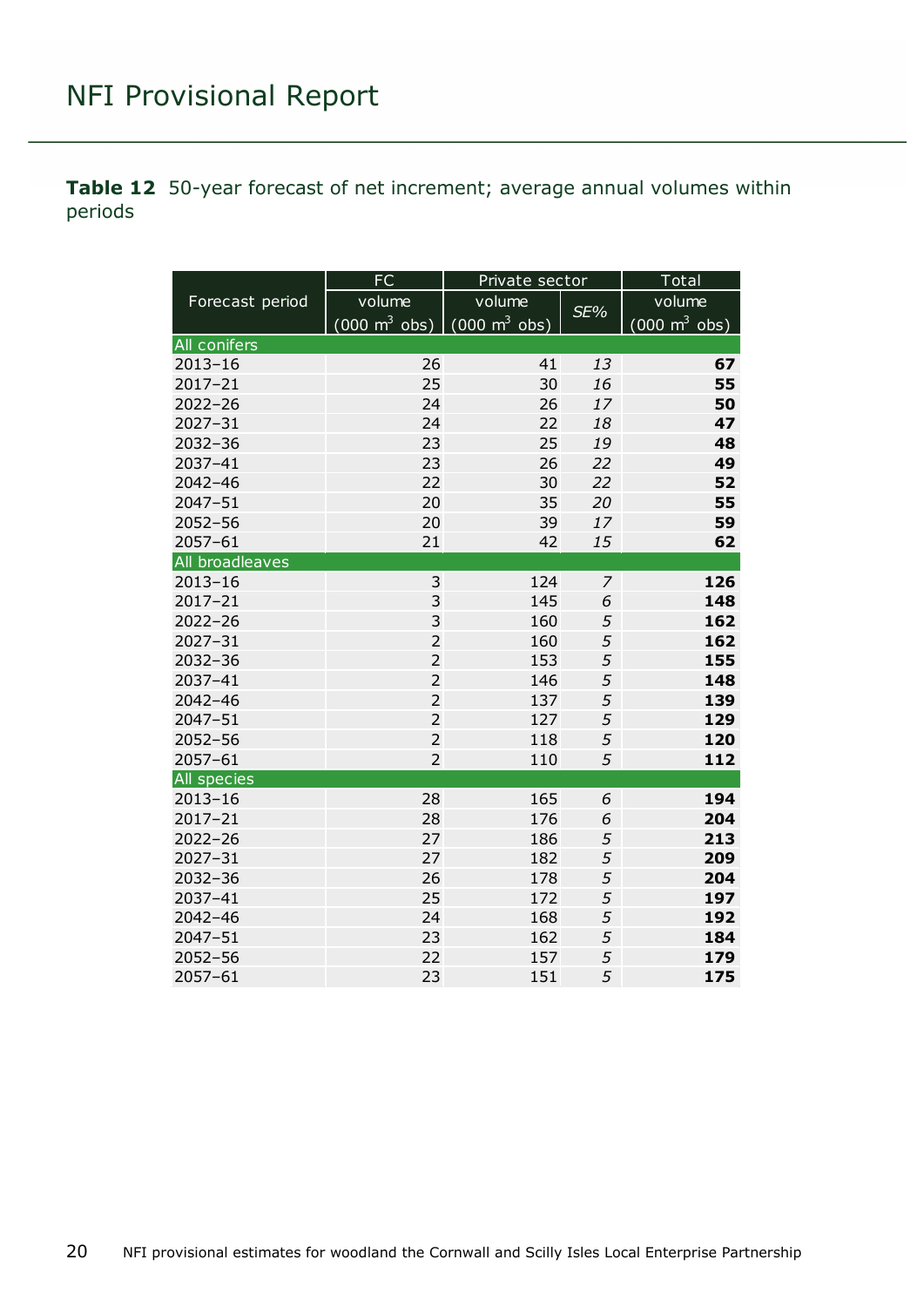

<span id="page-20-0"></span>

<span id="page-20-1"></span>**Figure 5** Overview of 50-year forecast of average annual hardwood availability

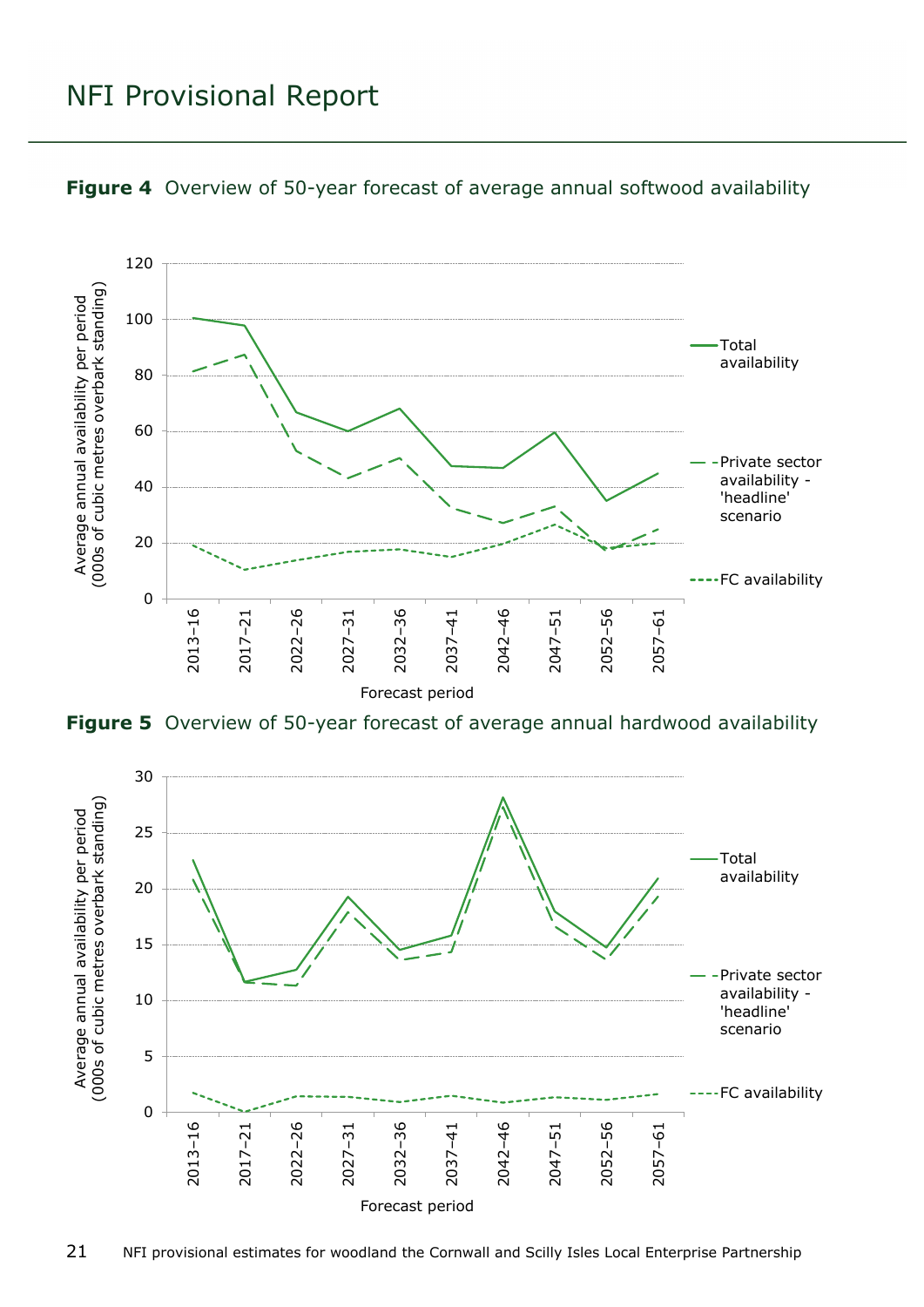

<span id="page-21-0"></span>

<span id="page-21-1"></span>

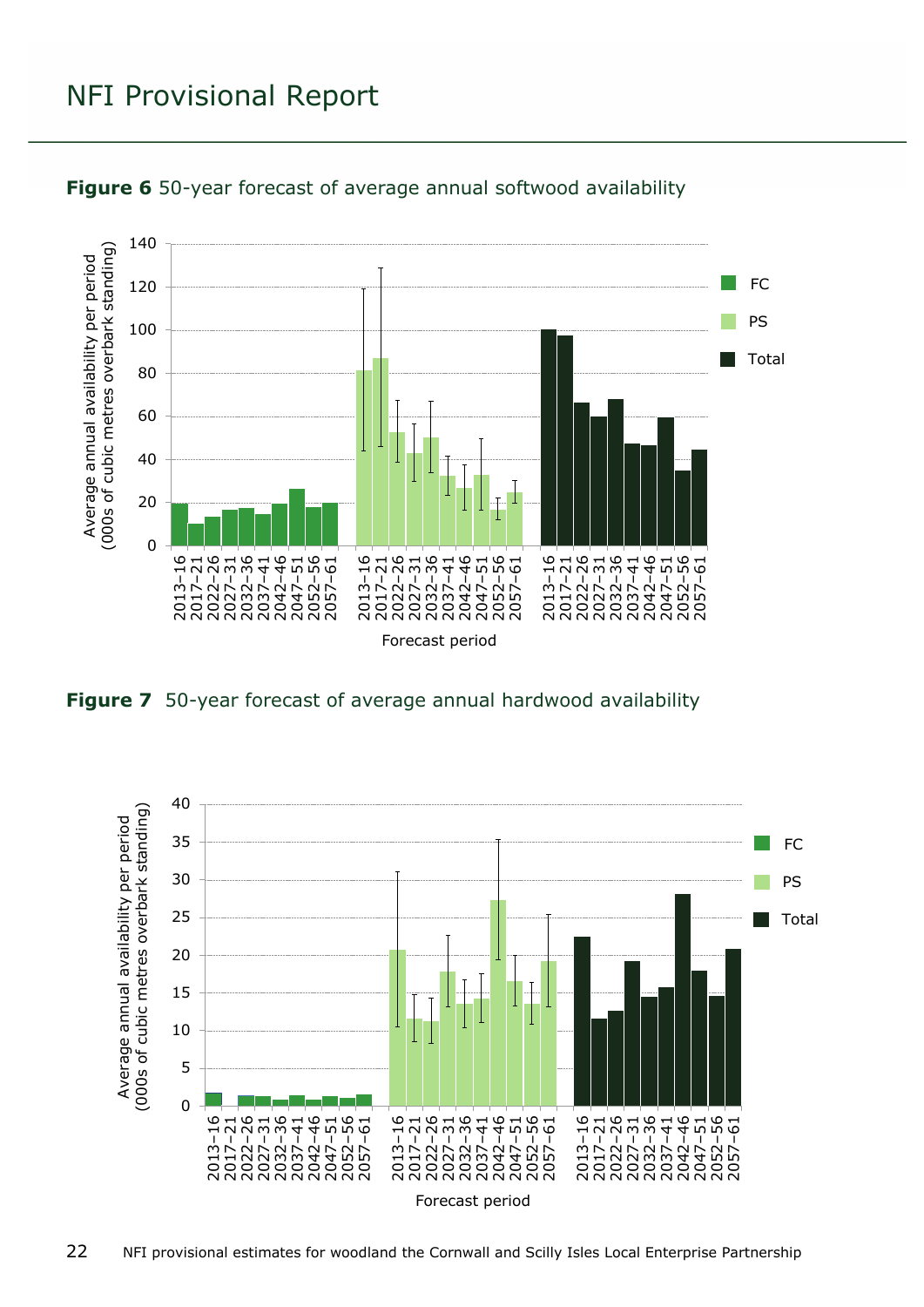

<span id="page-22-0"></span>

<span id="page-22-1"></span>**Figure 9** 50-year forecast of hardwood standing volume, increment and availability

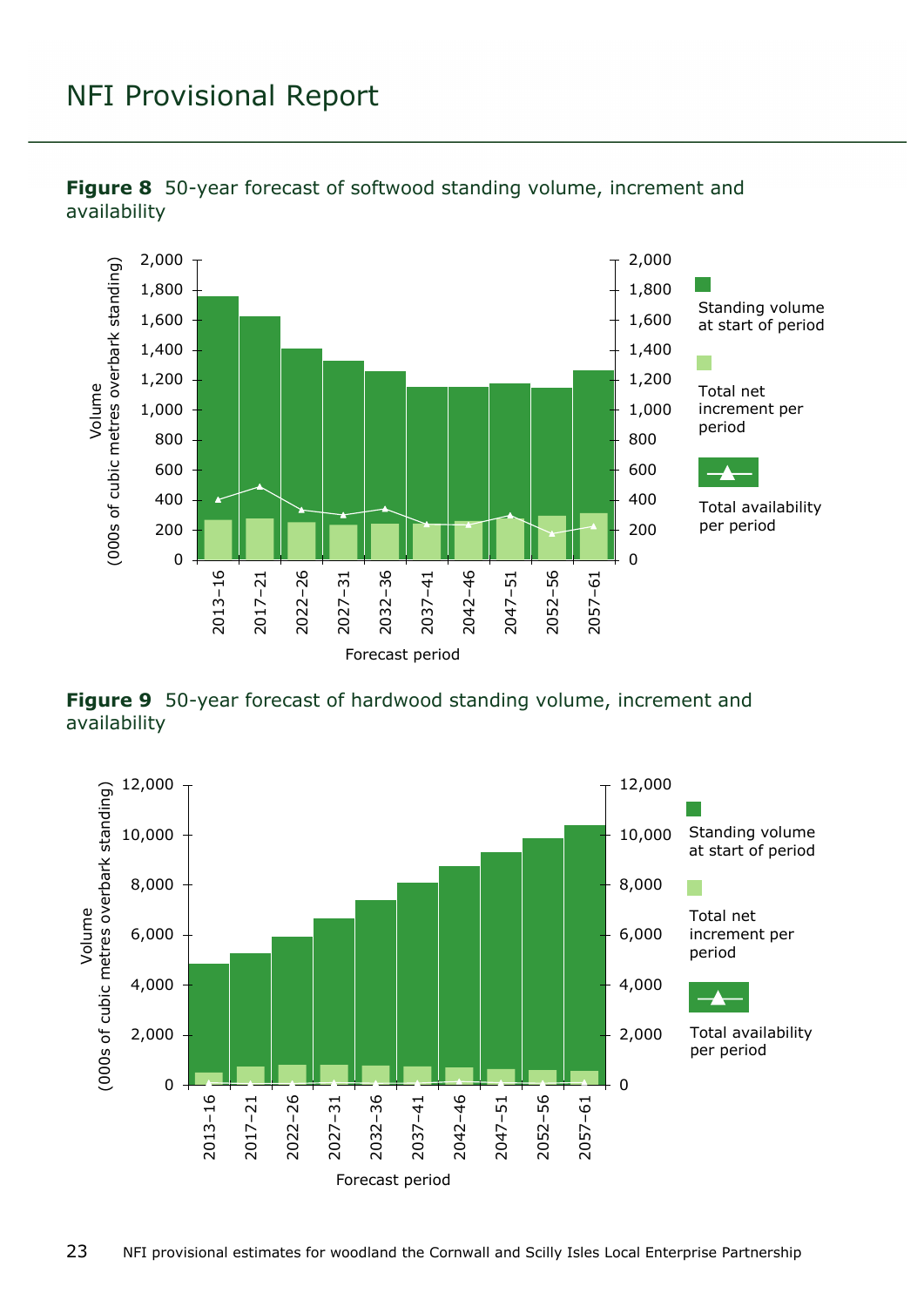50-year forecast of timber availability under the 'unrestricted' scenario

**Table 13** 50-year forecast of timber availability by time period and principal species – unrestricted biological potential for Private sector hardwoods

<span id="page-23-1"></span><span id="page-23-0"></span>

|                        |                                 | $2013 - 16$     |     |                               |                            | $2017 - 21$    |     |                                | $2022 - 26$ |                |     |                                 | $2027 - 31$                     |                |     |                         |
|------------------------|---------------------------------|-----------------|-----|-------------------------------|----------------------------|----------------|-----|--------------------------------|-------------|----------------|-----|---------------------------------|---------------------------------|----------------|-----|-------------------------|
|                        | <b>FC</b>                       | Private sector  |     | Total                         | FC                         | Private sector |     | Total                          | FC'         | Private sector |     | Total                           | <b>FC</b>                       | Private sector |     | Total                   |
| Principal species      | volume                          |                 | SE% | volume                        | volume                     |                | SE% | volume                         | volume      |                | SE% | volume                          | volume                          |                | SE% | volume                  |
|                        | $(000 \text{ m}^3 \text{ obs})$ |                 |     | nnn<br>m <sup>2</sup><br>obs) | (000 $\mathrm{m}^{3}$ obs) |                |     | (000<br>obs)<br>m <sup>3</sup> | (000)       | $m^3$ obs)     |     | (000)<br>obs)<br>m <sup>3</sup> | $(000 \text{ m}^3 \text{ obs})$ |                |     | 000 m <sup>3</sup> obs) |
|                        |                                 |                 |     |                               |                            |                |     |                                |             |                |     |                                 |                                 |                |     |                         |
| <b>All conifers</b>    | 19                              | 81              | 46  | 101                           | 10                         | 87             | 47  | 98                             | 14          | 53             | 27  | 67                              | 17                              | 43             | 30  | 60                      |
| <b>All broadleaves</b> |                                 | 279             | 17  | 281                           | $\mathbf{0}$               | 237            | 12  | 237                            |             | 123            | 9   | 124                             |                                 | 141            | 13  | 142                     |
| Oak                    | $\Omega$                        | 16 <sub>1</sub> | 19  | 16                            | $\overline{0}$             | 18             | 14  | 18                             | U           | 21             | 18  | 21                              | $\Omega$                        | 51             | 32  | 51                      |
| Beech                  |                                 | 14              | 36  | 16                            | 0                          | 17             | 33  | 17                             |             | 14             | 33  | 15                              |                                 | 13             | 34  | 14                      |
| Sycamore               |                                 | 76              | 34  | 76                            | 0                          | 83             | 31  | 83                             |             | 30             | 27  | 30                              | $\Omega$                        | 27             | 26  | 27                      |
| Ash                    | $\Omega$                        | 91              | 41  | 91                            | 0                          | 43             | 20  | 43                             |             | 14             | 20  | 14                              | $\Omega$                        | 8              | 38  | 8                       |
| Hazel                  | $\Omega$                        | 13              | 33  | 13                            | $\overline{0}$             | 15             | 29  | 15                             | U           |                | 17  |                                 | $\Omega$                        | 6              | 31  | 6                       |
| Willow                 |                                 |                 | 30  |                               | 0                          | 10             | 20  | 10                             |             | 12             | 19  | 12                              | 0                               | 14             | 18  | 14                      |
| Other broadleaves      |                                 | 62              | 29  | 62                            | 0                          | 52             | 23  | 52                             |             | 25             | 17  | 26                              |                                 | 22             | 16  | 23                      |
| <b>All species</b>     | 21                              | 361             | 17  | 382                           | 10                         | 325            | 15  | 335                            | 15          | 176            | 10  | 191                             | 18                              | 185            | 12  | 203                     |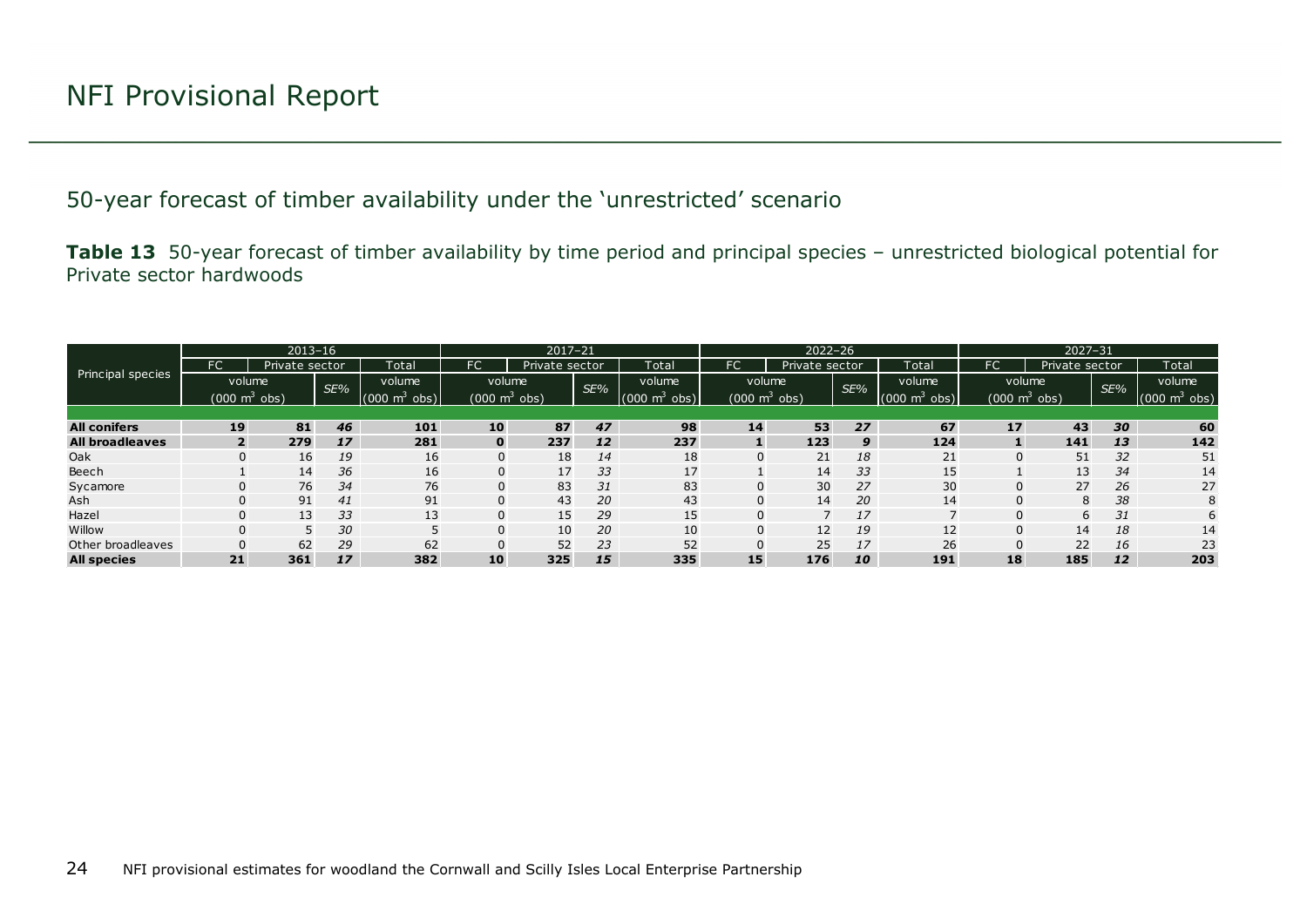**Table 13 (cont'd)** 50-year forecast of timber availability by time period and principal species – unrestricted biological potential for Private sector hardwoods

|                        |        | $2032 - 36$            |     |                               |             | 2037-41                             |     | $2042 - 46$                   |             |                |     | $2047 - 51$                   |                                 |                |     |                                     |
|------------------------|--------|------------------------|-----|-------------------------------|-------------|-------------------------------------|-----|-------------------------------|-------------|----------------|-----|-------------------------------|---------------------------------|----------------|-----|-------------------------------------|
|                        | FC     | Private sector         |     | Total                         | FC          | Private sector                      |     | Total                         | FC.         | Private sector |     | Total                         | FC                              | Private sector |     | Total                               |
| Principal species      | volume |                        | SE% | volume                        | volume      |                                     | SE% | volume                        | volume      |                | SE% | volume                        | volume                          |                | SE% | volume                              |
|                        |        | (000 $\text{m}^3$ obs) |     | $(000 \; \text{m}^3)$<br>obs) |             | $(000 \; \text{m}^3 \; \text{obs})$ |     | $(000 \; \text{m}^3)$<br>obs) | (000 m $^3$ | obs)           |     | $(000 \; \text{m}^3)$<br>obs) | $(000 \text{ m}^3 \text{ obs})$ |                |     | $(000 \; \text{m}^3 \; \text{obs})$ |
|                        |        |                        |     |                               |             |                                     |     |                               |             |                |     |                               |                                 |                |     |                                     |
| <b>All conifers</b>    | 18     | 50                     | 33  | 68                            | 15          | 33                                  | 28  | 48                            | 20          | 27             | 39  | 47                            | 27                              | 33             | 50  | 60                                  |
| <b>All broadleaves</b> |        | 126                    | 11  | 126                           |             | 143                                 | 9   | 144                           |             | 160            | 13  | 161                           | $\mathbf{1}$                    | 154            | 26  | 156                                 |
| Oak                    |        | 22                     | 38  | 22                            | 0           | 25                                  | 28  | 26                            |             | 16             | 24  | 16                            | 0                               | 15             | 18  | 15                                  |
| Beech                  |        | 26                     | 31  | 27                            |             | 23                                  | 35  | 24                            |             | 13             | 51  | 13                            |                                 | ⇁              | 29  | 8                                   |
| Sycamore               |        | 15                     | 25  | 15                            | 0           | 18                                  | 26  | 18                            |             | 26             | 36  | 26                            | 0                               | 16             | 20  | 16                                  |
| Ash                    |        | 8                      | 21  | 8                             | 0           | 14                                  | 23  | 14                            |             | 23             | 39  | 23                            | 0                               | 11             | 33  | 11                                  |
| Hazel                  |        | 5.                     | 19  |                               | 0           | 16                                  | 24  | 16                            | $\Omega$    | 11             | 32  | 11                            | 0                               | 20             | 34  | 20                                  |
| Willow                 |        | 15 <sub>1</sub>        | 17  | 15                            | $\mathbf 0$ | 15                                  | 17  | 15                            |             | 19             | 21  | 19                            | 0                               | 16             | 18  | 16                                  |
| Other broadleaves      |        | 32                     | 24  | 32                            | 0           | 29                                  | 15  | 29                            |             | 51             | 24  | 51                            | 0                               | 70             | 54  | 71                                  |
| <b>All species</b>     | 19     | 176                    | 12  | 195                           | 16          | 175                                 | 9   | 192                           | 21          | 187            | 12  | 208                           | 28                              | 188            | 23  | 216                                 |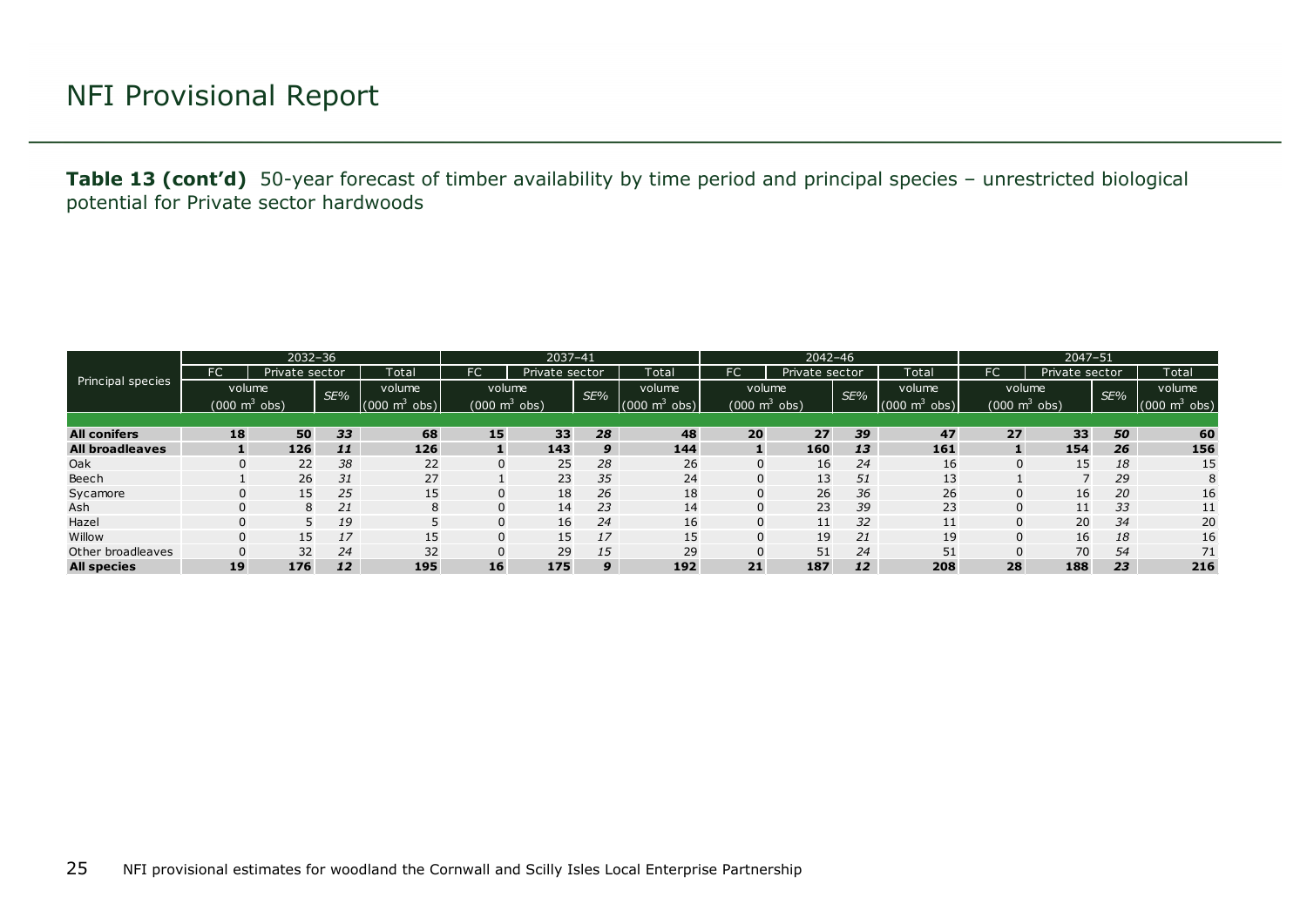**Table 13 (cont'd)** 50-year forecast of timber availability by time period and principal species – unrestricted biological potential for Private sector hardwoods

|                        |                                 | $2052 - 56$    |     |                                 | $2057 - 61$                               |                |     |                                 |  |  |  |
|------------------------|---------------------------------|----------------|-----|---------------------------------|-------------------------------------------|----------------|-----|---------------------------------|--|--|--|
|                        | FC.                             | Private sector |     | Total                           | FC                                        | Private sector |     | Total                           |  |  |  |
| Principal species      | volume                          |                | SE% | volume                          | volume<br>$(000 \text{ m}^3 \text{ obs})$ |                | SE% | volume                          |  |  |  |
|                        | $(000 \text{ m}^3 \text{ obs})$ |                |     | $(000 \text{ m}^3 \text{ obs})$ |                                           |                |     | $(000 \text{ m}^3 \text{ obs})$ |  |  |  |
|                        |                                 |                |     |                                 |                                           |                |     |                                 |  |  |  |
| <b>All conifers</b>    | 18                              | 17             | 30  | 35                              | 20                                        | 25             | 21  | 45                              |  |  |  |
| <b>All broadleaves</b> | 1                               | 117            | 10  | 118                             | $\overline{2}$                            | 173            | 13  | 174                             |  |  |  |
| Oak                    | $\Omega$                        | 24             | 31  | 24                              | $\mathbf{0}$                              | 23             | 50  | 23                              |  |  |  |
| Beech                  | 0                               | 9              | 27  | 10                              | $\mathbf{1}$                              | 12             | 39  | 14                              |  |  |  |
| Sycamore               | $\Omega$                        | 22             | 25  | 22                              | $\Omega$                                  | 15             | 20  | 15                              |  |  |  |
| Ash                    | $\Omega$                        | 11             | 23  | 11                              | $\Omega$                                  | 11             | 23  | 11                              |  |  |  |
| Hazel                  | $\Omega$                        | 8              | 51  | 8                               | $\Omega$                                  | 7              | 29  | 7                               |  |  |  |
| Willow                 | $\Omega$                        | 15             | 17  | 15                              | 0                                         | 75             | 28  | 75                              |  |  |  |
| Other broadleaves      | 1                               | 27             | 18  | 28                              | 0                                         | 33             | 20  | 33                              |  |  |  |
| <b>All species</b>     | 19                              | 134            | 9   | 153                             | 22                                        | 198            | 12  | 220                             |  |  |  |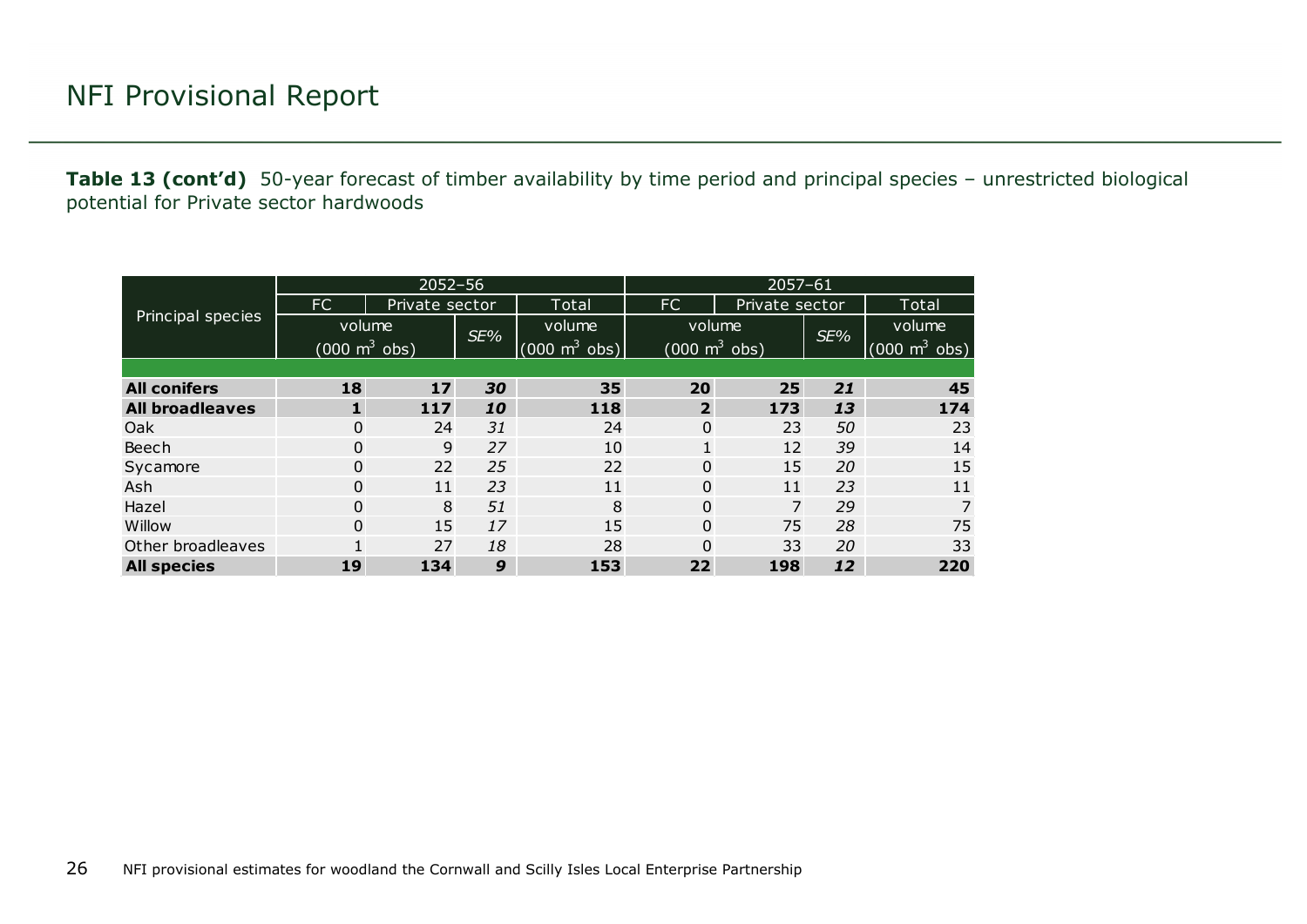<span id="page-26-0"></span>**Table 14** 50-year forecast of standing volume; average annual volumes within periods – unrestricted biological potential for Private sector hardwoods

|                 | FC<br>Private sector                                                          |        |                |                                 |  |  |
|-----------------|-------------------------------------------------------------------------------|--------|----------------|---------------------------------|--|--|
| Forecast period | volume                                                                        | volume | SE%            | volume                          |  |  |
|                 | $(000 \; \text{m}^3 \; \text{obs}) \;   \; (000 \; \text{m}^3 \; \text{obs})$ |        |                | $(000 \text{ m}^3 \text{ obs})$ |  |  |
| All conifers    |                                                                               |        |                |                                 |  |  |
| $2013 - 16$     | 443                                                                           | 1,276  | 17             | 1,719                           |  |  |
| $2017 - 21$     | 491                                                                           | 915    | 18             | 1,406                           |  |  |
| $2022 - 26$     | 528                                                                           | 843    | 19             | 1,371                           |  |  |
| $2027 - 31$     | 588                                                                           | 709    | 21             | 1,297                           |  |  |
| $2032 - 36$     | 634                                                                           | 562    | 22             | 1,197                           |  |  |
| 2037-41         | 655                                                                           | 494    | 24             | 1,149                           |  |  |
| 2042-46         | 662                                                                           | 499    | 23             | 1,161                           |  |  |
| 2047-51         | 656                                                                           | 489    | 22             | 1,145                           |  |  |
| $2052 - 56$     | 634                                                                           | 595    | 21             | 1,229                           |  |  |
| 2057-61         | 625                                                                           | 682    | 22             | 1,307                           |  |  |
| All broadleaves |                                                                               |        |                |                                 |  |  |
| $2013 - 16$     | 108                                                                           | 4,238  | 9              | 4,346                           |  |  |
| $2017 - 21$     | 116                                                                           | 3,778  | 8              | 3,894                           |  |  |
| $2022 - 26$     | 122                                                                           | 3,553  | 9              | 3,675                           |  |  |
| $2027 - 31$     | 129                                                                           | 3,634  | 9              | 3,764                           |  |  |
| $2032 - 36$     | 136                                                                           | 3,740  | 9              | 3,876                           |  |  |
| 2037-41         | 141                                                                           | 3,832  | 8              | 3,972                           |  |  |
| 2042-46         | 146                                                                           | 3,902  | 8              | 4,048                           |  |  |
| 2047-51         | 151                                                                           | 3,784  | $\overline{z}$ | 3,934                           |  |  |
| $2052 - 56$     | 156                                                                           | 3,982  | 7              | 4,138                           |  |  |
| $2057 - 61$     | 159                                                                           | 3,913  | 7              | 4,072                           |  |  |
| All species     |                                                                               |        |                |                                 |  |  |
| $2013 - 16$     | 550                                                                           | 5,526  | $\overline{z}$ | 6,077                           |  |  |
| 2017-21         | 607                                                                           | 4,704  | 8              | 5,311                           |  |  |
| $2022 - 26$     | 650                                                                           | 4,405  | 8              | 5,055                           |  |  |
| $2027 - 31$     | 717                                                                           | 4,351  | 8              | 5,068                           |  |  |
| $2032 - 36$     | 770                                                                           | 4,308  | 8              | 5,078                           |  |  |
| 2037-41         | 796                                                                           | 4,332  | 8              | 5,128                           |  |  |
| $2042 - 46$     | 808                                                                           | 4,409  | 7              | 5,217                           |  |  |
| $2047 - 51$     | 807                                                                           | 4,276  | $\overline{z}$ | 5,083                           |  |  |
| $2052 - 56$     | 790                                                                           | 4,582  | $\overline{z}$ | 5,371                           |  |  |
| $2057 - 61$     | 784                                                                           | 4,600  | 7              | 5,384                           |  |  |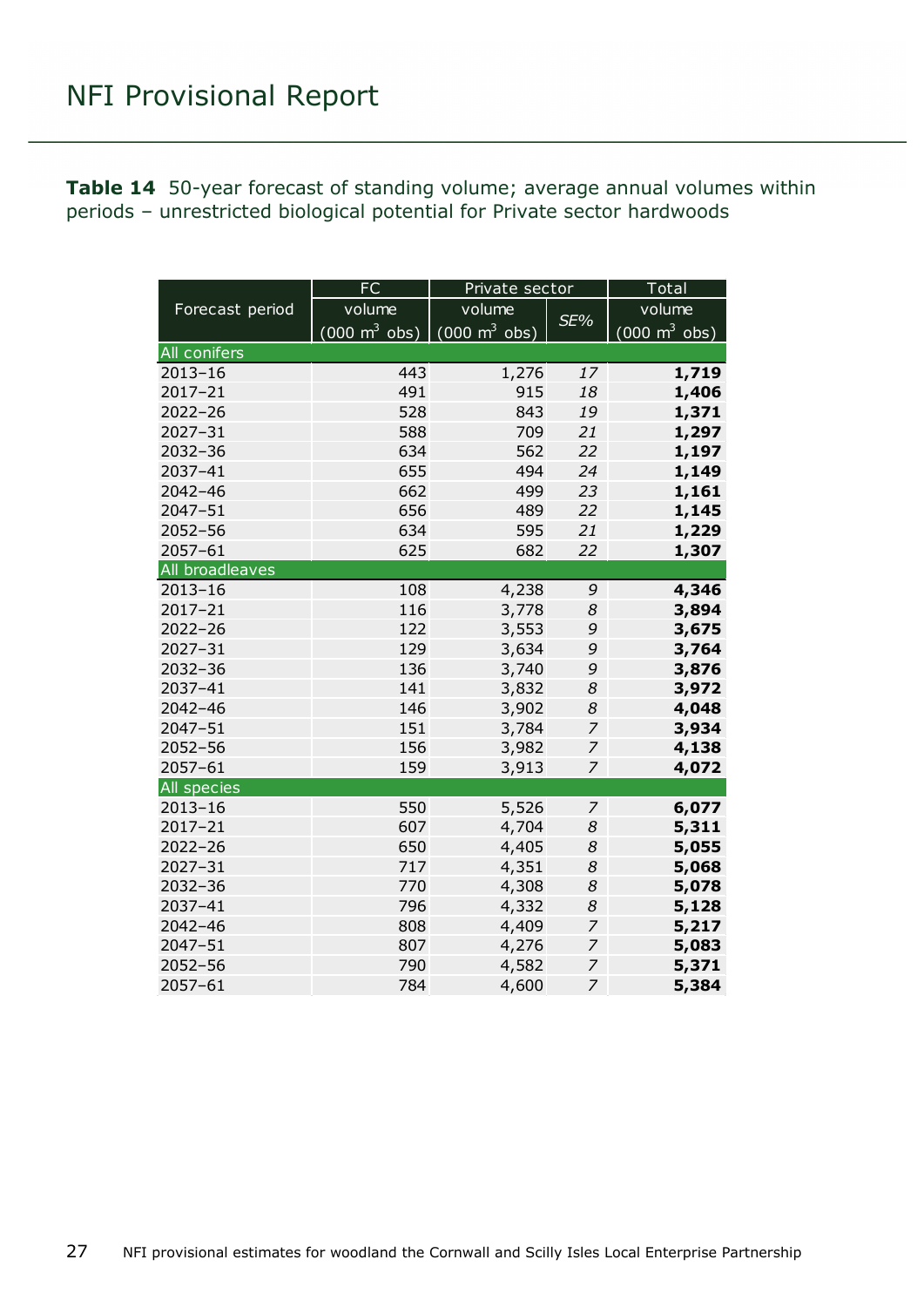<span id="page-27-0"></span>

| <b>Table 15</b> 50-year forecast of net increment; average annual volumes within |  |  |  |
|----------------------------------------------------------------------------------|--|--|--|
| periods - unrestricted biological potential for Private sector hardwoods         |  |  |  |

|                 | FC                                                                            | Private sector | Total          |                                     |  |
|-----------------|-------------------------------------------------------------------------------|----------------|----------------|-------------------------------------|--|
| Forecast period | volume                                                                        | volume         | SE%            | volume                              |  |
|                 | $(000 \; \text{m}^3 \; \text{obs}) \;   \; (000 \; \text{m}^3 \; \text{obs})$ |                |                | $(000 \; \text{m}^3 \; \text{obs})$ |  |
| All conifers    |                                                                               |                |                |                                     |  |
| $2013 - 16$     | 26                                                                            | 41             | 13             | 67                                  |  |
| $2017 - 21$     | 25                                                                            | 30             | 16             | 55                                  |  |
| $2022 - 26$     | 24                                                                            | 26             | 17             | 50                                  |  |
| $2027 - 31$     | 24                                                                            | 22             | 18             | 47                                  |  |
| 2032-36         | 23                                                                            | 25             | 19             | 48                                  |  |
| 2037-41         | 23                                                                            | 26             | 22             | 49                                  |  |
| 2042-46         | 22                                                                            | 30             | 22             | 52                                  |  |
| 2047-51         | 20                                                                            | 35             | 20             | 55                                  |  |
| 2052-56         | 20                                                                            | 39             | 17             | 59                                  |  |
| $2057 - 61$     | 21                                                                            | 42             | 15             | 62                                  |  |
| All broadleaves |                                                                               |                |                |                                     |  |
| $2013 - 16$     | 3                                                                             | 120            | 6              | 123                                 |  |
| $2017 - 21$     | 3                                                                             | 130            | 6              | 132                                 |  |
| $2022 - 26$     | 3                                                                             | 137            | 6              | 140                                 |  |
| $2027 - 31$     | $\overline{2}$                                                                | 144            | 5              | 146                                 |  |
| $2032 - 36$     | $\overline{2}$                                                                | 151            | 5              | 153                                 |  |
| 2037-41         | $\overline{2}$                                                                | 159            | 5              | 162                                 |  |
| $2042 - 46$     | $\overline{2}$                                                                | 161            | 5              | 163                                 |  |
| 2047-51         | $\overline{2}$                                                                | 153            | 5              | 155                                 |  |
| $2052 - 56$     | $\overline{2}$                                                                | 151            | 5              | 153                                 |  |
| 2057-61         | $\overline{2}$                                                                | 147            | $\overline{4}$ | 150                                 |  |
| All species     |                                                                               |                |                |                                     |  |
| $2013 - 16$     | 28                                                                            | 162            | 5              | 190                                 |  |
| 2017-21         | 28                                                                            | 160            | 6              | 188                                 |  |
| $2022 - 26$     | 27                                                                            | 163            | 6              | 190                                 |  |
| $2027 - 31$     | 27                                                                            | 166            | 5              | 193                                 |  |
| 2032-36         | 26                                                                            | 176            | 5              | 202                                 |  |
| 2037-41         | 25                                                                            | 185            | 5              | 211                                 |  |
| 2042-46         | 24                                                                            | 192            | 5              | 216                                 |  |
| $2047 - 51$     | 23                                                                            | 188            | 5              | 211                                 |  |
| $2052 - 56$     | 22                                                                            | 191            | $\overline{4}$ | 213                                 |  |
| 2057-61         | 23                                                                            | 189            | $\overline{4}$ | 212                                 |  |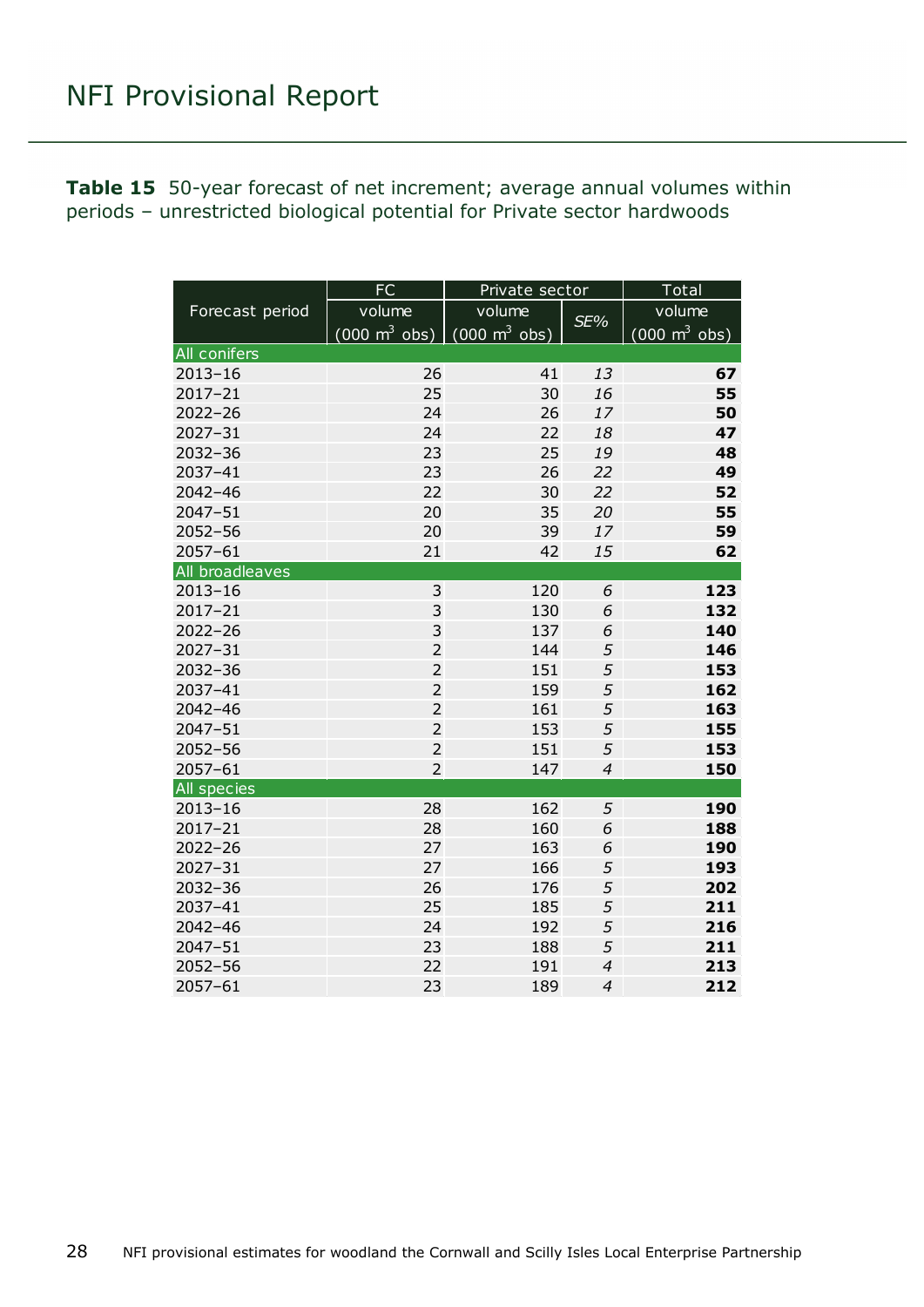

<span id="page-28-0"></span>**Figure 10** Overview of 50-year forecast of average annual softwood availability – unrestricted biological potential for Private sector hardwoods

<span id="page-28-1"></span>

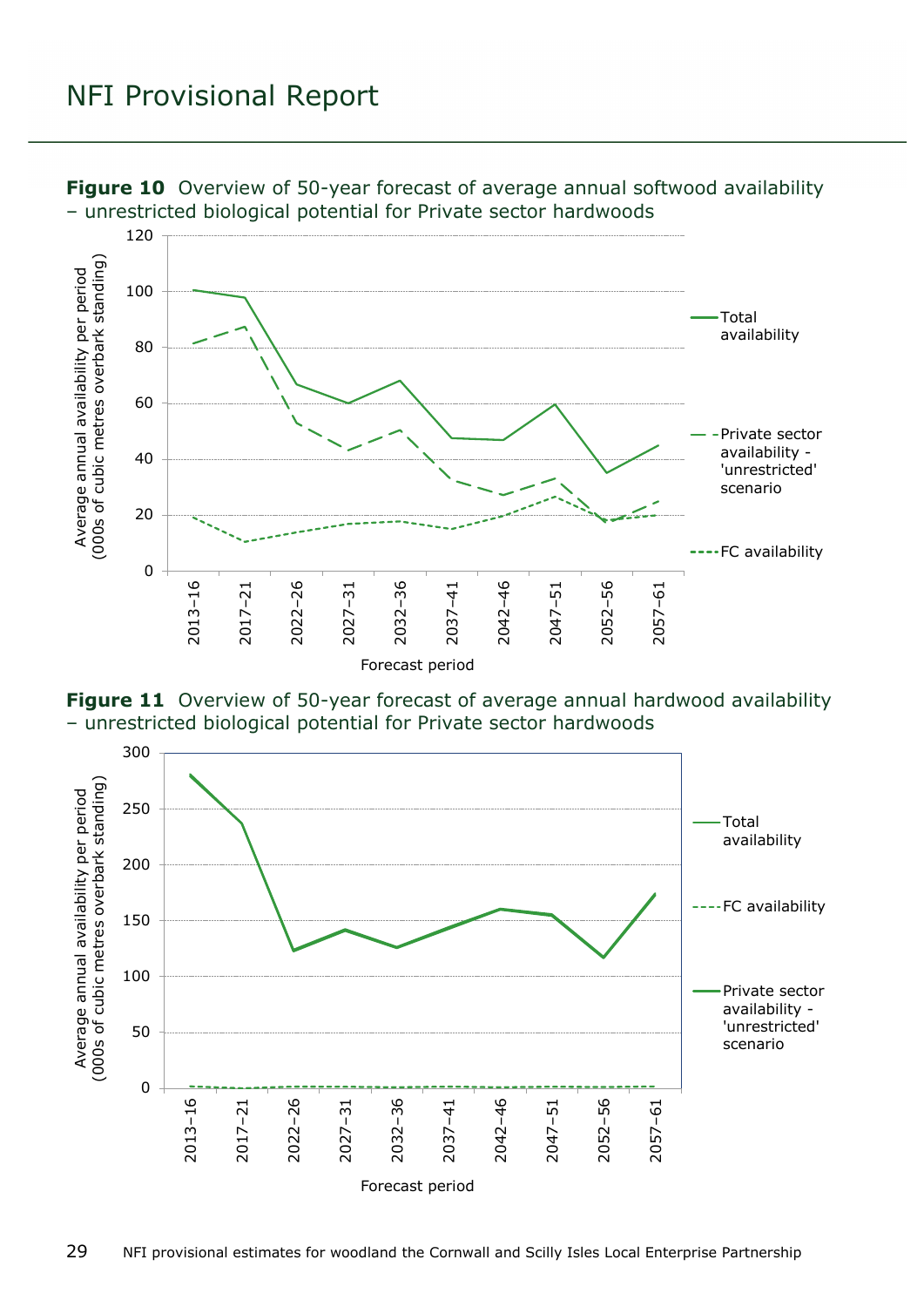

<span id="page-29-0"></span>**Figure 12** 50-year forecast of average annual softwood availability– unrestricted biological potential for Private sector hardwoods

<span id="page-29-1"></span>**Figure 13** 50-year forecast of average annual hardwood availability – unrestricted biological potential for Private sector hardwoods

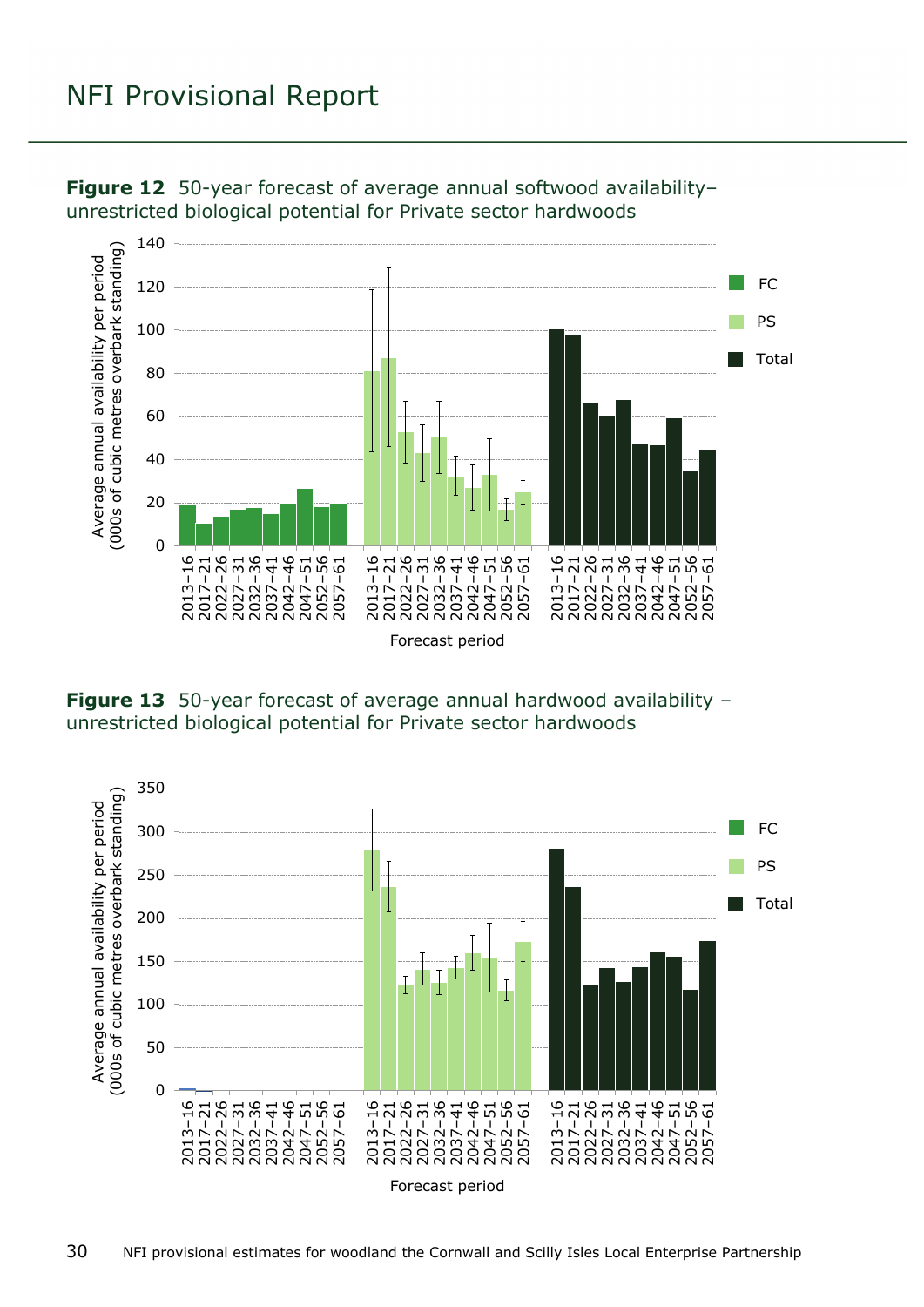<span id="page-30-0"></span>



<span id="page-30-1"></span>

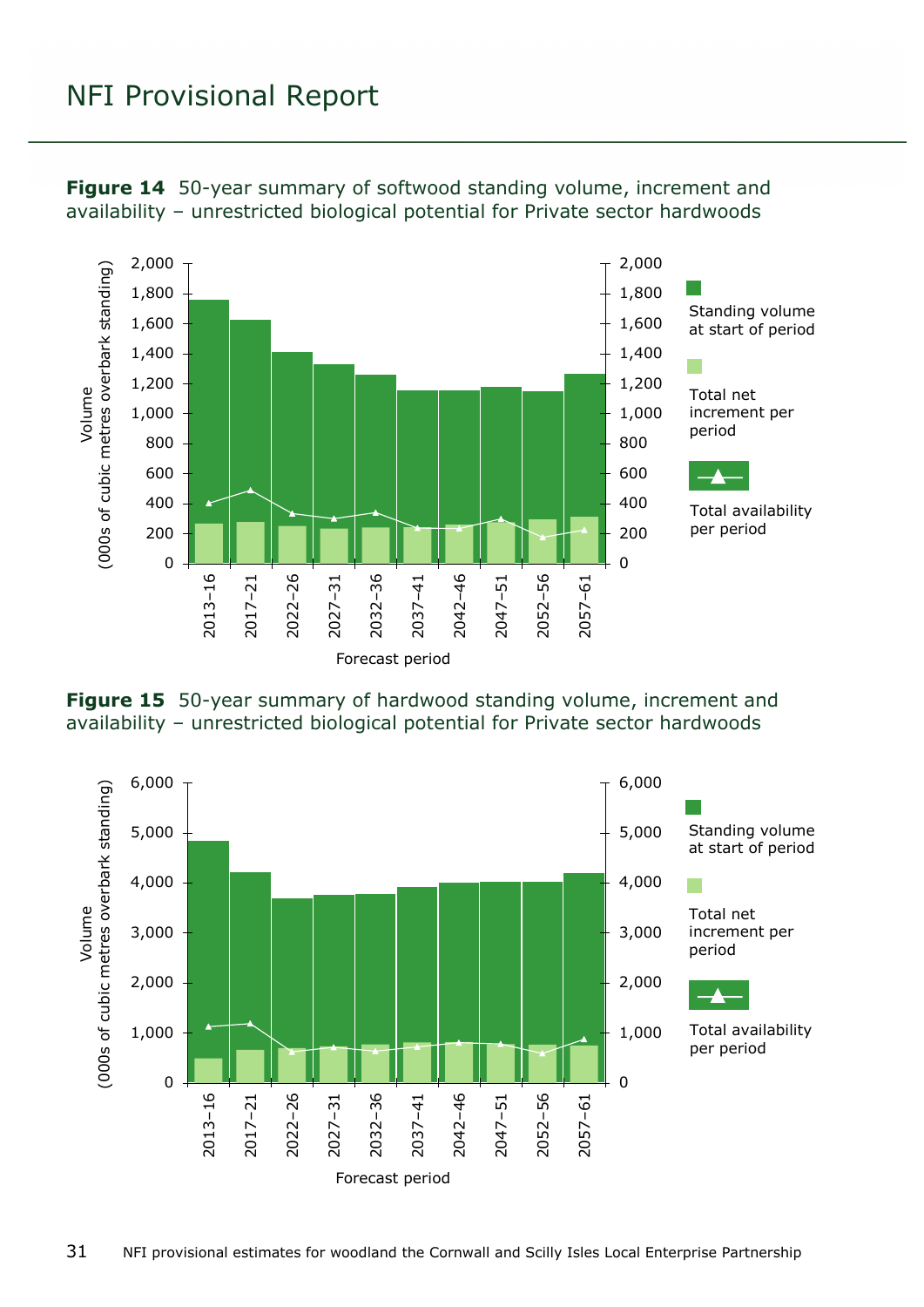<span id="page-31-0"></span>Comparison of hardwood production between harvesting scenarios

<span id="page-31-1"></span>**Figure 16** 50-year forecast comparison of average annual hardwood timber availability

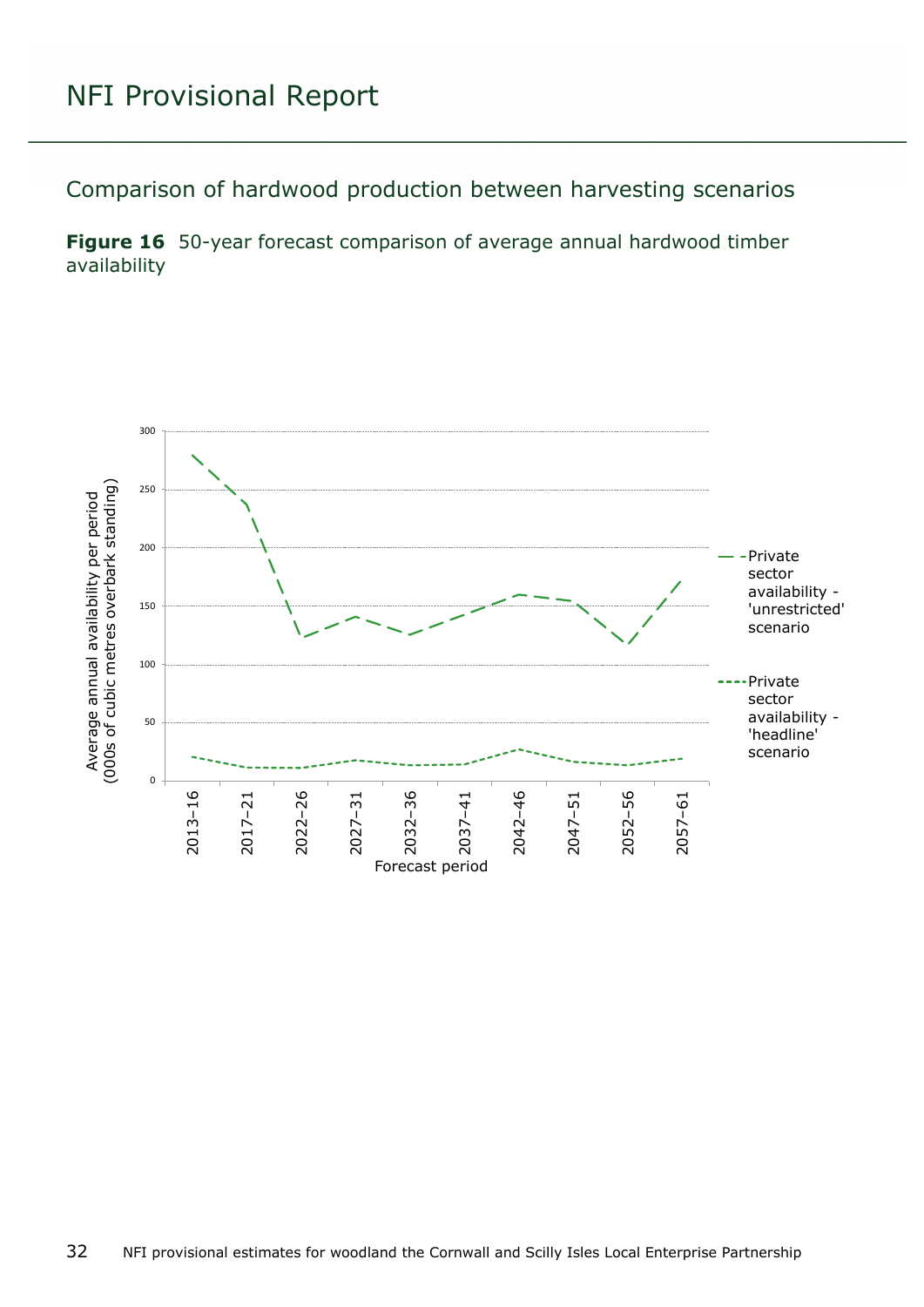#### <span id="page-32-1"></span>**Table 16** 15-year forecast comparison of average annual timber availability

| Principal species      | $2013 - 16$                     |              |                   | $2017 - 21$                     |              |                   | $2022 - 26$                     |              |                   |
|------------------------|---------------------------------|--------------|-------------------|---------------------------------|--------------|-------------------|---------------------------------|--------------|-------------------|
|                        | Headline                        | Unrestricted | <b>Difference</b> | Headline                        | Unrestricted | <b>Difference</b> | Headline                        | Unrestricted | <b>Difference</b> |
|                        | volume                          |              |                   | volume                          |              |                   | volume                          |              |                   |
|                        | $(000 \text{ m}^3 \text{ obs})$ |              |                   | $(000 \text{ m}^3 \text{ obs})$ |              |                   | $(000 \text{ m}^3 \text{ obs})$ |              |                   |
|                        |                                 |              |                   |                                 |              |                   |                                 |              |                   |
| <b>All conifers</b>    | 101                             | 101          | $\mathbf{0}$      | 98                              | 98           | $\mathbf 0$       | 67                              | 67           | $\bf{0}$          |
| <b>All broadleaves</b> | 23                              | 281          | 258               | 12                              | 237          | 225               | 13                              | 124          | 111               |
| Oak                    | 2                               | 16           | 14                | $\overline{2}$                  | 18           | 16                | $\overline{2}$                  | 21           | 19                |
| Beech                  | 2                               | 16           | 13                | $\overline{2}$                  | 17           | 14                | $\overline{4}$                  | 15           | 11                |
| Sycamore               | $\Omega$                        | 76           | 76                | $\mathbf{0}$                    | 83           | 83                |                                 | 30           | 29                |
| Ash                    | 3                               | 91           | 88                | 3                               | 43           | 40                |                                 | 14           | 12                |
| Hazel                  | $\mathbf 0$                     | 13           | 13                | 0                               | 15           | 15                | $\mathbf 0$                     |              | 6                 |
| Willow                 | $\mathbf 0$                     | 5            | 5                 | 0                               | 10           | 10                | $\mathbf{0}$                    | 12           | 12                |
| Other broadleaves      | 14                              | 62           | 48                | 3                               | 52           | 48                | 3                               | 26           | 22                |
| <b>All species</b>     | 123                             | 382          | 258               | 110                             | 335          | 225               | 80                              | 191          | 111               |

<span id="page-32-0"></span>**Figure 17** Species composition of the difference in hardwood availability under the alternative harvesting scenarios in the first three forecast periods



Increase in average annual volume per period for broadleaved species